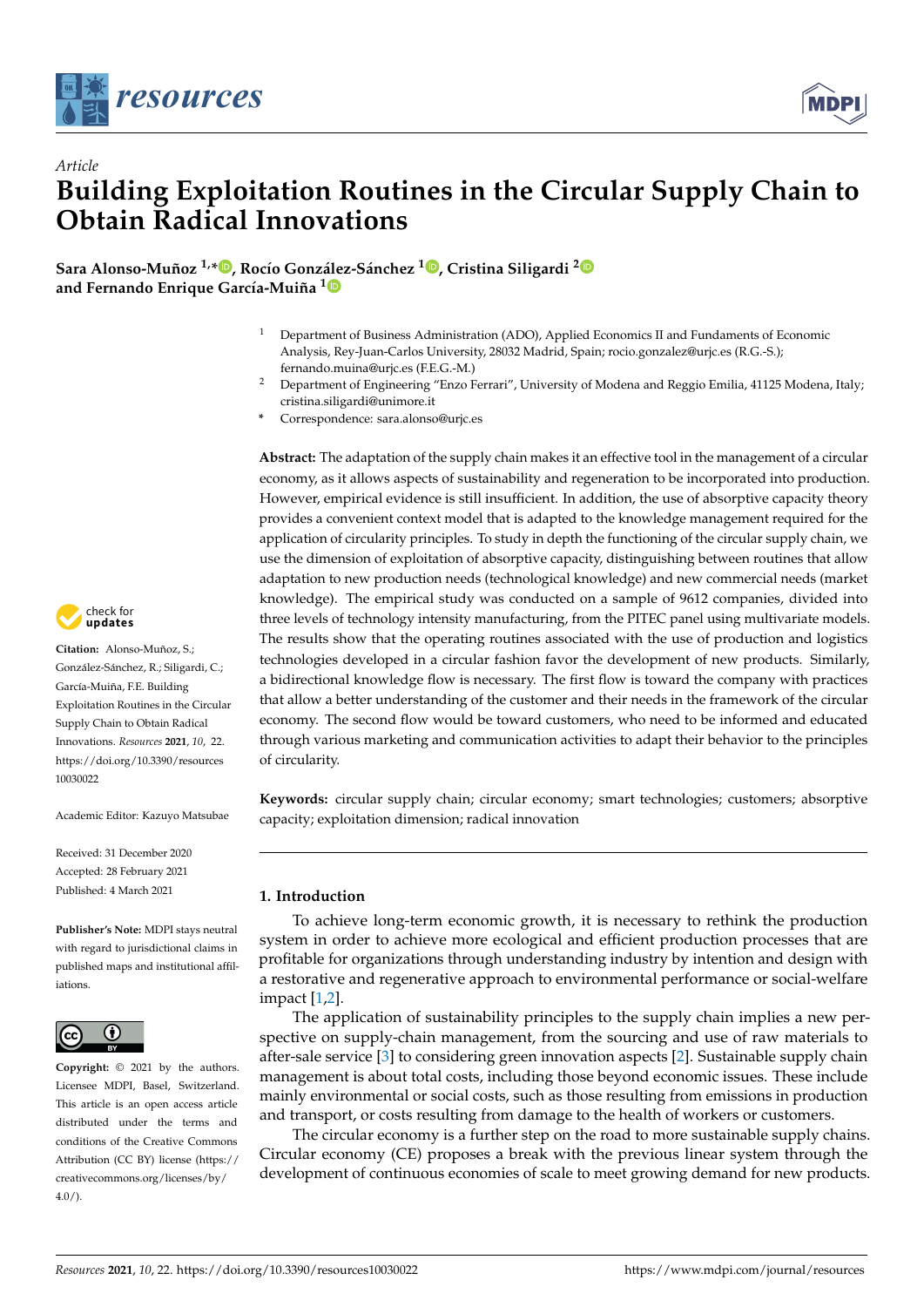Applying the principles of circularity makes it possible to obtain economic benefits, minimize environmental impacts, and preserve finite resources [\[4\]](#page-14-3). On one hand, they reduce the consumption of resources and products; on the other hand, they broaden and deepen the relationships between the various stakeholders.

Regarding changes in operations, circular supply chains (CSCs) allow both a reduction in waste and less consumption of waste by incorporating the products already used as raw materials [\[5\]](#page-14-4). The capacity for innovation must permeate the company's entire value chain to minimize or eliminate the programmed obsolescence of products, employ remanufacturing techniques, optimize the production system to reduce the resources used, or manage current resources for future reuse [\[6,](#page-14-5)[7\]](#page-14-6). This requires a new supply chain accompanied by the application of circularity in other areas, such as product design, production, or customer services [\[8\]](#page-14-7).

"Although circular innovation processes seem to differ in their complexity, detailed knowledge about the micro-level innovation processes is lacking" [\[9\]](#page-14-8) (p. 3). The application of the principles of circularity requires a transformation toward knowledge-based companies [\[10–](#page-14-9)[12\]](#page-14-10) that consider knowledge to be a fundamental asset and the basis for the development of their strategy; for instance, by using knowledge-based methods to collect, analyze, and configure data that allow the development of deliveries dynamically scheduled [\[13\]](#page-14-11). Therefore, companies need to supplement their learning with external knowledge, as they are not able to develop internally all the technological and market capabilities they need to deal with these changes [\[14](#page-14-12)[–16\]](#page-14-13).

In this sense, ensuring that a company maintains its competitive advantages depends largely on the speed at which it can absorb, integrate, and apply externally generated knowledge [\[17\]](#page-14-14). Traditionally, the set of routines to absorptive capacity has been divided into two groups, potential absorptive capacity (PACAP) and realized absorptive capacity (RACAP), according to their relationship with the acquisition of new knowledge and its assimilation or according to the treatment of this knowledge for its application to the productive system and its incorporation into productive innovations [\[18\]](#page-14-15). Therefore, it responds to an adaptive perspective that implies the need for change for the correct running of the process in the short term. "Organizations with a strong realized absorptive capacity will be able to transform a greater proportion of the knowledge acquired and more of this transformed knowledge will be applied to their product development, thus generating more innovation results" [\[19\]](#page-14-16) (p. 322).

The circular economy implies a new paradigm in the productive system and in the capacity of organizations to relate to each other. The exploitation dimension of absorptive capacity needs special attention. Thus, it can respond to the commercial needs that arise in the market after the incorporation of new knowledge both in the production system and in the offer of new products or services [\[20\]](#page-14-17). These routines have to be in line with the organization's dominant innovation strategy [\[21\]](#page-14-18). To this end, before incorporating the new circular knowledge into the production and logistics system, it is transformed by considering its adaptation in the incorporation into the organizational memory [\[18](#page-14-15)[,22\]](#page-14-19). Nevertheless, the study of this phase requires a greater effort, since the literature provides different interpretations about the concrete routines that constitute it.

Considering the direct relationship of operating routines with the market both at the production level and in terms of product development [\[23\]](#page-14-20), we propose the study of the relationship between exploitation routines and the obtaining of radical innovations, since this type of innovation allows an adequate change to the novelties of the environment.

Consequently, achieving proper functioning of the circular supply chain is fundamental to the successful implementation of CE. Although there is a clear interest in the understanding of the circular supply chain, there is still a gap in establishing the capabilities and knowledge to implement circularity criteria in supply operations.

To fill this gap, in the study of the exploitation dimension of this new knowledge, we will distinguish between its exploration and adaptation to the needs of the organization (technological knowledge) and its application and exploitation for commercial purposes,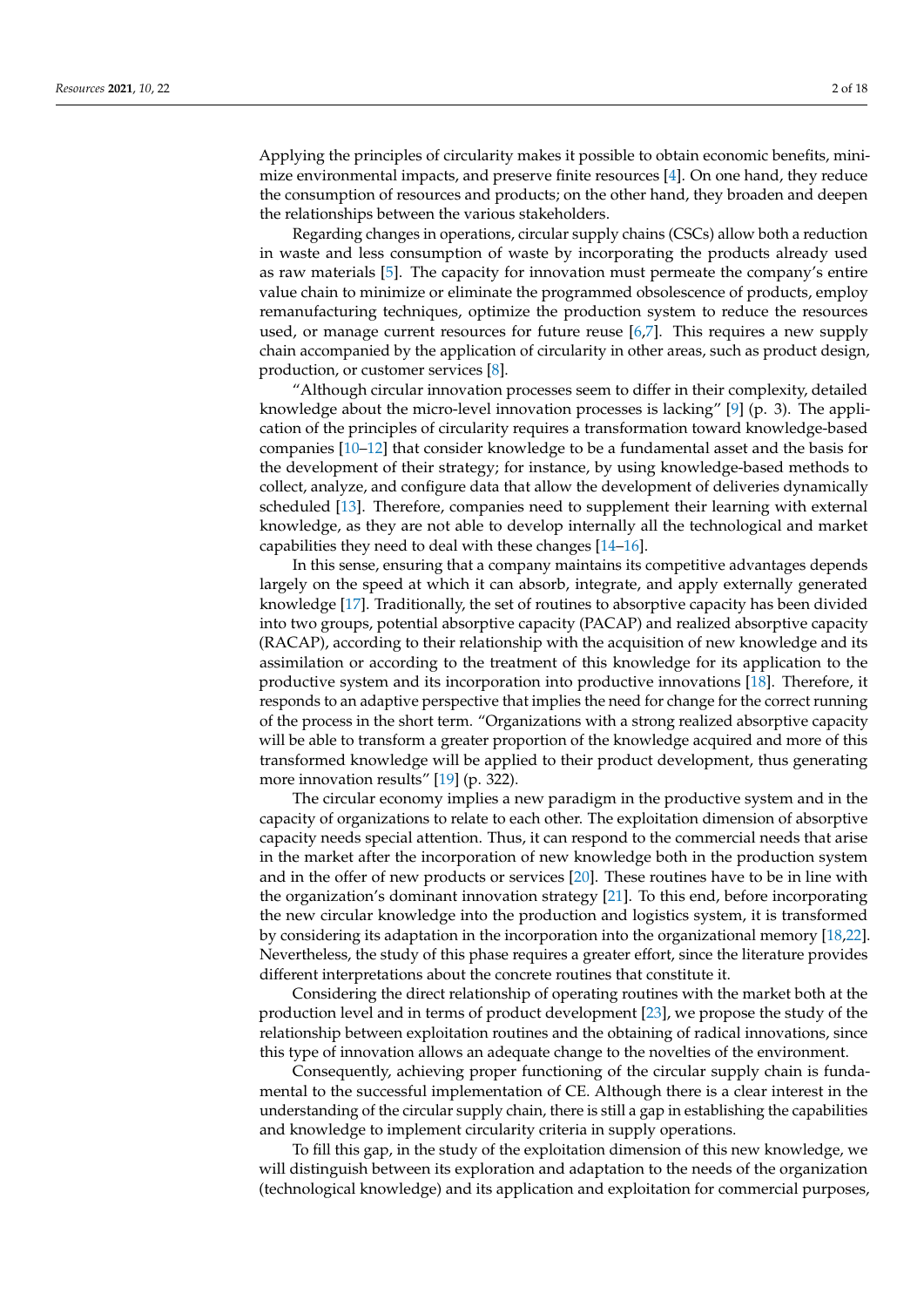and therefore with the aim of obtaining an economic return (market knowledge) [\[24,](#page-14-21)[25\]](#page-14-22). Technological capacity should take advantage of information technologies to make it possible, for example, to develop functionalities of digital technologies to track products, components, and materials in order to optimize resources [\[26\]](#page-14-23) or create collaborative sites or platforms [\[27\]](#page-14-24). Process-driven technologies have the potential to have strong positive impacts on operational improvement and on social development outcomes [\[1\]](#page-14-0). A recent article concluded that technologies have three fundamental values for the CE: increasing resource efficiency, prolonging product life, and closing the cycle [\[28\]](#page-14-25).

The circular economy represents a revolution not only in the productive sphere, but also in the social and relational spheres [\[29\]](#page-15-0). In this sense, it also implies changes in consumer and user habits [\[30\]](#page-15-1). The new circular business models are more service-oriented, rather than oriented to mere possession [\[8\]](#page-14-7). Therefore, there is a need for new paradigms of relationships and at different points in the supply process. This involves the commitment of the various actors involved [\[31\]](#page-15-2). "Multi-echelon supply chains involve the flow of products between different actors comprising of manufacturers, distributors, retailers and customers" [\[30\]](#page-15-1) (p. 4). Of all these actors, the new relationships established with clients in the circular paradigm require further conceptual and empirical research.

It is important that the complex environmental information needs simplification so that clients can understand the principles of circularity and adapt their habits and procedures. Scientific information is not always comprehensible to consumers or clients, so there is a need to work on simplifying such information and on training to guide more sustainable consumption, while providing relevant and understandable information to influence decisions [\[32\]](#page-15-3).

The manufacturing sector faces high pressure to implement sustainable innovation processes in its supply-chain management [\[2\]](#page-14-1). In this paper, we study the effect that exploitation routines associated with technologies and increased customer knowledge and information have on obtaining novel products that have been achieved through radical innovations. To carry on this research, we define the following research questions:

- 1. Do new and smart technologies related to circular supply chains allow for radical innovations in their exploitation routines?
- 2. Does greater knowledge of customers in the circular economy allow for radical innovations in their exploitation routines?

Answering these questions would advance the implementation of the circular supply chain using two of its main intangible resources: technological and relational knowledge. The use of absorptive-capacity theory provides a convenient context model rather unexplored in the context of circular economy [\[9,](#page-14-8)[33\]](#page-15-4).

The data from the PITEC panel (see Spanish National Statistics Institute) were used to test the hypotheses put forward in this research. These data come from Spanish manufacturing companies of different technological levels and sizes. The results show that exploitation routines in a circular context, both in their focus on internal operations and those related to the research of the market, will favor the propensity to develop new products through radical innovations.

The structure of the present work presents a description of the concept of the circular economy and the relevance of absorptive capacity. After these considerations, we will focus on the management of the circular supply chain and on the main variables that make up its exploitation phase. These variables make up the analysis model proposed for the study of obtaining radical innovations. After describing the methodology used, the main results of the variables analysed are presented. Finally, we discuss these results, and the limitations and future lines of research are considered.

# **2. Theory: Circular-Supply-Chain Management**

The linear economy model known as the "*take-make-consume-dispose*" model is the traditional production and consumption system [\[34\]](#page-15-5). This linear economy model is based on the cradle-to-grave approach of production and consumption that implies the generation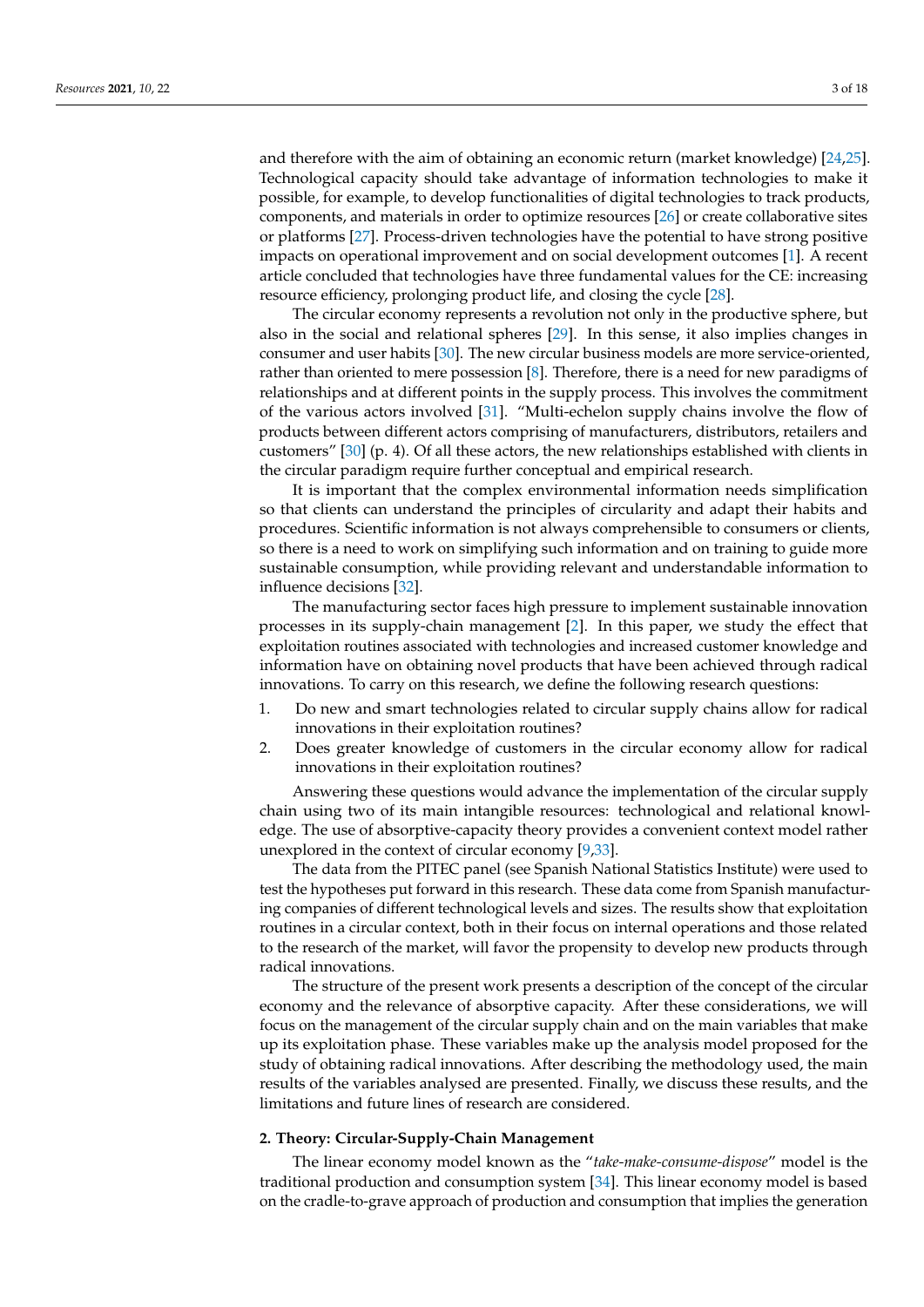of a huge amount of waste, and it does not fit with the sustainable systems [\[35\]](#page-15-6). In contrast to this system, CE is a restorative and regenerative industrial system to decouple the creation of value from the consumption of finite resources [\[36\]](#page-15-7). This circular system, based on the principle of material balance, implies that all material flows must be taken into account [\[22\]](#page-14-19). These flows are achieved through durable design based on reuse, remanufacture, restoration and recycling [\[37\]](#page-15-8). CE promotes environmentally sound and sustainable use of resources for a greener economy for the benefit of current and future generations [\[38](#page-15-9)[–41\]](#page-15-10).

According to [\[42\]](#page-15-11) (p. 373), "A true circular economy must demonstrate new economic system concepts of production and consumption" becoming, in this way, an integrative endeavor at the crossroads of economic, social, and environmental dimensions [\[36\]](#page-15-7). Consequently, "CE requires that both producers and consumers become active participants in the recycling and reuse of products" [\[40\]](#page-15-12) (p. 27). This is a new perspective that requires new theoretical and empirical evidence.

Several environmental issues are gaining attention in order to achieve green-supplychain innovation [\[2\]](#page-14-1). The circular economy requires a deep reform of the whole system to adapt a sustainable development strategy. With regard to corporate environmental management in the circular economy, companies integrate practices aimed at lowering environmental impact with corporate strategies and policies in their search for energy efficiency and reduction of waste flows [\[43\]](#page-15-13).

Adapting the supply chain makes it a mechanism for supporting the effective operation of a circular economy [\[44\]](#page-15-14). A circular supply chain is a closed system that takes into consideration the environment as a part of the system: the waste, the assimilative capacity, and recycling [\[45\]](#page-15-15). "The circular value chain is built on the principle of ensuring that all intermediary outputs (physical, energy, informational, relational etc.) that have no further use in the value creating activities of the firm are provided as input to other value chains external to the firm" [\[46\]](#page-15-16) (p. 254). Through proper management of the upstream and downstream relationships with suppliers and customers that occur in the circular supply chain, it is possible to achieve greater value at lower cost [\[47\]](#page-15-17).

The importance of the supply chain in the functioning of the circular economy has generated significant interest in the literature to establish the keys to its management (Table [1\)](#page-4-0). Circular-supply-chain management (CSCM) brings into the supply chain aspects of sustainability such as regenerative design, reverse logistic, green supply chain, closedloop supply chain, design for circularity, and cradle-to-cradle approach [\[31\]](#page-15-2). Consequently, CSCM implies enlarging the period of time that materials are kept in use, through increasing the number of consecutive cycles of remanufacturing, refurbishing, repair, and recycling; or prolonging product durability [\[45\]](#page-15-15).

Although there is a clear interest in the study of the circular economy, this research focuses mainly on the conceptualization of the circular economy or its application in a productive environment [\[48\]](#page-15-18). There is a lack of theoretical basis and scientific guidance from the perspective of business management or social aspects [\[49\]](#page-15-19). In addition, knowledge management is essential in the implementation of supply chains [\[50\]](#page-15-20), taking into account the production and consumption processes [\[43,](#page-15-13)[51\]](#page-15-21).

To fill this gap, this paper proposes a model framed in the dimension of absorptive capacity more associated with production and the market. In the exploitation dimension, we study routines that involve technological change associated with production and with the establishment of procedures to increase customer understanding and education. This coincides with the need to develop advanced technology transfer and monitoring on changing market needs for the adoption of the circular economy [\[52](#page-15-22)[,53\]](#page-15-23). Smart technologies will make it easier for practitioners to carry out their circular production activities and, at the same time, help to deliver products adapted to their standards to end users [\[53\]](#page-15-23). Building this technological framework is not an easy task and involves a significant amount of research of the needs and the challenges of the new supply-chain distribution [\[13\]](#page-14-11). This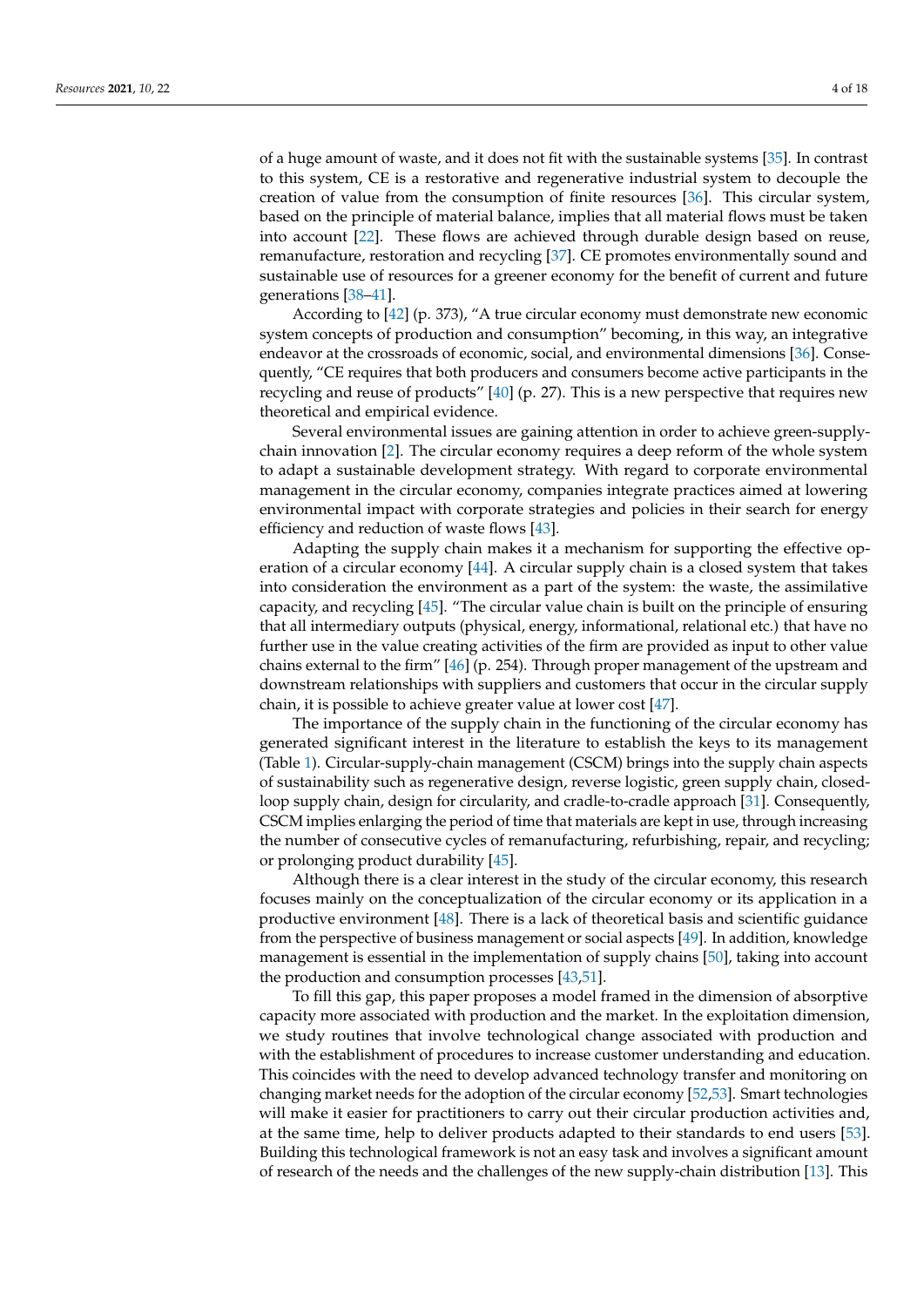paper aims to contribute to this by relating some of the technologies used in circular distribution and the achievement of innovations.

Collaborative networks, based on value-chain cooperation, enable materials to circulate in a closed loop [\[54\]](#page-15-24), allowing companies to receive benefits from supplies and customers' support for research, product design, marketing, supply routes, and production processes. There is a growing need for inter- and intra-organizational connectedness with more trust and greater transparency in information flows [\[55\]](#page-15-25). Consequently, both suppliers and customers need to be actively involved [\[40\]](#page-15-12).

The need for a quick response from the industry to the customer according to the market demands for a green product [\[2\]](#page-14-1) requires a better understanding of the market. Accessing and managing valuable information has become essential in supply-chain development.

To achieve this commitment, different types of incentives should be developed, ranging from financial incentives to training or technological processes [\[43\]](#page-15-13).

Considering the importance of absorbing this new knowledge related to the circular economy in the most efficient way, we have used two routines associated with the exploitation dimension of the absorptive capacity. This phase is most directly associated with the market by applying new circular knowledge to new products so that they respond to customer needs [\[56\]](#page-15-26). In this way, we can affirm the productive purpose as the central objective of this dimension or phase associated with the exploitation of knowledge [\[20\]](#page-14-17).

<span id="page-4-0"></span>

| <b>Authors</b> | Denomination                              | Definition                                                                                                                                                                                                                                                                                                                     | <b>Main Characteristics</b>                                                                                                                                                                                            | <b>Management Tools</b>                                                                                                                                                                          | Enhancers (E) or Inhibitors (I)                                                                                                                                                                                                                                                                                                                                                              |
|----------------|-------------------------------------------|--------------------------------------------------------------------------------------------------------------------------------------------------------------------------------------------------------------------------------------------------------------------------------------------------------------------------------|------------------------------------------------------------------------------------------------------------------------------------------------------------------------------------------------------------------------|--------------------------------------------------------------------------------------------------------------------------------------------------------------------------------------------------|----------------------------------------------------------------------------------------------------------------------------------------------------------------------------------------------------------------------------------------------------------------------------------------------------------------------------------------------------------------------------------------------|
| $[57]$         | Supply-chain<br>management                | "Process oriented and<br>customer focused<br>discipline, where material<br>flows are directed from<br>suppliers to customers".                                                                                                                                                                                                 | Supply-chain<br>management is a<br>source of competitive<br>advantage for<br>companies.<br>Efficiency,<br>effectiveness, and<br>financial success are<br>the economic-<br>performance criteria<br>of the supply chain. | Life-cycle assessment<br>$(LCA)$ ; the use of<br>computer-assisted<br>simulators and<br>experiments.                                                                                             | Cleaner and sustainable<br>technologies (E); restriction of<br>strategic options for TBL<br>management, (I); poor attention<br>to social factors (I).                                                                                                                                                                                                                                        |
| [36]           | Sustainable<br>supply-chain<br>management | "Strategic and transparent<br>integration, which seeks to<br>achieve the social,<br>environmental and<br>economic objectives of an<br>organization in the<br>systemic coordination of<br>key interorganizational<br>processes to improve the<br>long-term economic<br>performance of the<br>company and its supply<br>chains". | Sustainability is<br>combined with<br>efficient supply chain<br>management,<br>integrating the<br>concept of green<br>supply-chain<br>management.                                                                      | Big data and data<br>mining to assess<br>environmental<br>impact. Standardized<br>indicators: GRI.<br>Coordination,<br>collaboration and<br>motivation of the<br>members of the<br>supply chain. | IT as a support to value chain<br>activities (E); multicriteria<br>building models for the creation<br>of sustainable models (E);<br>creation of standardized<br>measurement/evaluation<br>systems (E); companies are not<br>willing to share information<br>related to environmental and<br>social dimensions, unless it is<br>mandatory by law (I); inclusion<br>of the social pillar (I). |
| [58]           | Circular<br>supply-chain<br>management    | The circular supply chain<br>promotes the<br>transformation from a<br>linear to a circular model of<br>product flow. Customers<br>can return the product, or<br>what is left of it, to any<br>actor in the value chain of<br>the production system.                                                                            | Reduction of waste<br>production and<br>achieving<br>self-sustaining<br>production systems<br>in which materials<br>are returned to the<br>production cycle.                                                           | Reverse logistics;<br>industrial symbiosis:<br>incentives,<br>administrative<br>control and<br>coordination); and<br>circular business<br>models. IT as<br>facilitating tools.                   | Promote collaboration between<br>internal and external<br>stakeholders (E); new IT for<br>management and production<br>change (E); legislation to<br>regulate waste management,<br>and sanctions $(E)$ ; aid to<br>promote the use of renewable<br>energies (E); lack of economic<br>benefits (I); lack of<br>environmental education and<br>changes in behavior (I).                        |

**Table 1.** Summary of the concept of supply-chain management.

Source: Own elaboration based on other studies.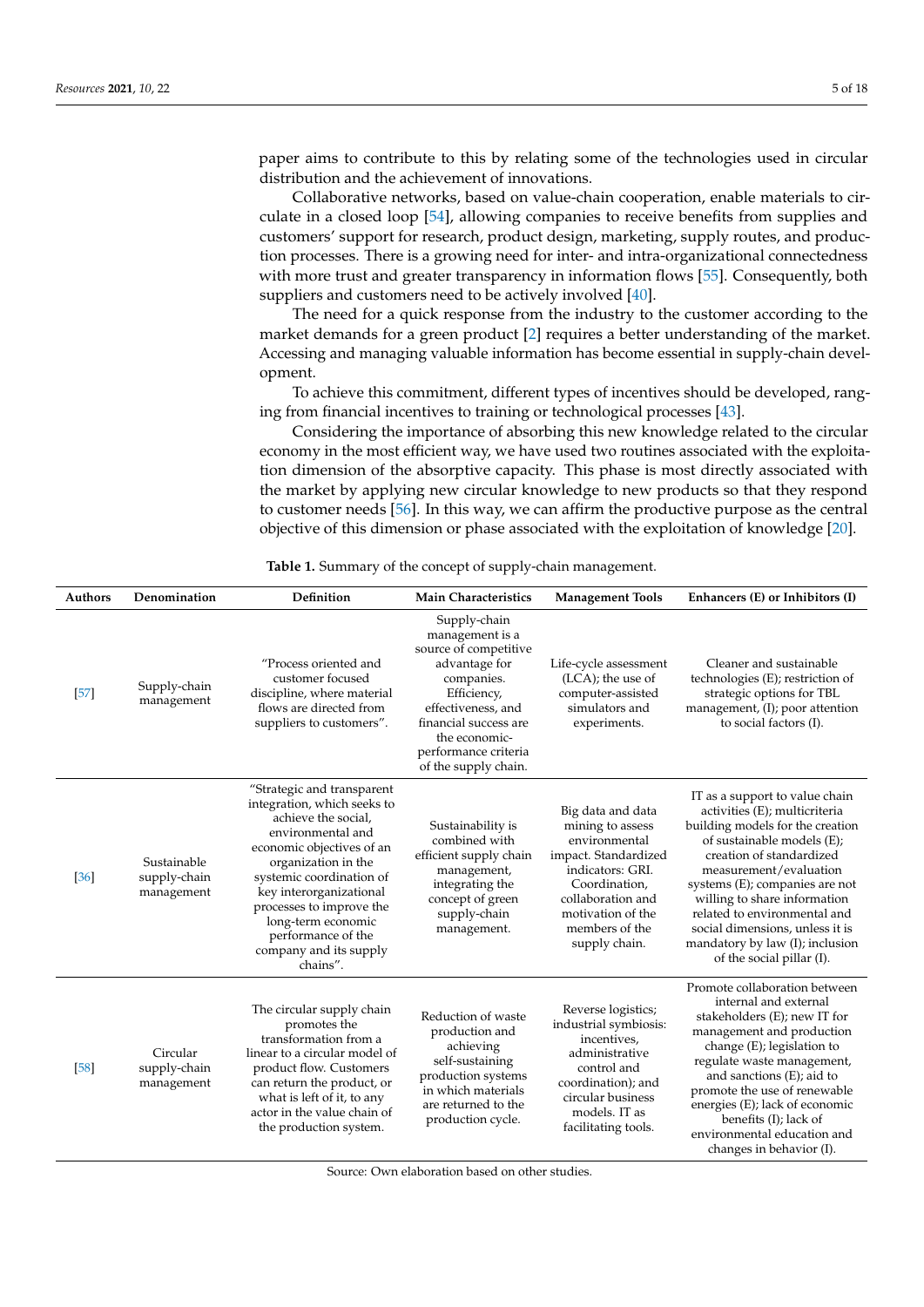# **3. Hypotheses and Method of Analysis**

# *3.1. Hypotheses*

3.1.1. New and Smart Technologies for Manufacturing, Logistics, and Distribution

The main role of new technologies applied to the circular economy focuses on making the production, logistics, and flows required by the circularization of the system more efficient [\[59\]](#page-16-1). The adaptation of the technology to the circular system has been based on three main factors: (1) the production, for example in the recycling or disposal of waste [\[60\]](#page-16-2); (2) the product, for example improving the design or monitoring and enhancing renovation of the product; and (3) the stakeholders, for example attracting target customers [\[28\]](#page-14-25).

In this line, the application of new and intelligent technology allows modification of the production system to make it more flexible and efficient. Furthermore, smart technology can reduce the negative impacts that this system has on the environment by raising the use ratio of raw materials to minimize waste [\[49\]](#page-15-19). Finally, it allows the incorporation of innovations in final products, achieving new products [\[61,](#page-16-3)[62\]](#page-16-4). It is worth highlighting the effort made by the company to integrate different processes and technologies that allow operations to be reconfigured from a consideration of circularity according to the needs of the markets, and acquire information on new market trends [\[63](#page-16-5)[,64\]](#page-16-6).

The circular supply chain is enabled by the implementation of Industry 4.0 technologies that introduce new opportunities for the traditional approach in manufacturing companies. Industry 4.0 increases and improves the effectiveness and efficiency of production processes. There are technologies in Industry 4.0 that enable the application of circularity in the supply chain: Internet of Things, blockchain technology, big-data analytics, cloud technologies, or artificial intelligence [\[13](#page-14-11)[,53](#page-15-23)[,65\]](#page-16-7). The benefits of these technologies in the implementation of circularity in supply chains include the tracking of suppliers and customers along the logistics chain and providing real-time access to relevant information [\[55,](#page-15-25)[65\]](#page-16-7). The application of data mining related technologies reduces the risk of having underutilized data and not obtaining real-time business information [\[55\]](#page-15-25).

Consequently, we propose the first hypothesis:

**Hypothesis 1.** *In the context of circular-supply-chain management (CSCM), exploitation routines related to new and smart technologies for manufacturing, logistics, and distribution have a direct and positive effect on the radical innovation.*

# 3.1.2. Customers

Customers play a key role in the closed-loop chains, because it is indispensable to their support of the successful implementation of the circular principles [\[66\]](#page-16-8). The development of closed-loop material flows will significantly change the potential outputs of the consumption system [\[67\]](#page-16-9).

Supply chains are changing customer behavior toward encouraging environmental options, but it is necessary that this actor have awareness of the advantages of green products to increase their willingness to pay for these products [\[49,](#page-15-19)[68\]](#page-16-10). This stakeholder is a focal actor in the circular economy, sharing products with other actors and their activities to extend the use of their products and choosing sustainable packaging [\[69\]](#page-16-11). Customers perceive products from the circular economy as more efficient in the use of energy and resources, and with higher economic, social, and environmental values and even higher quality [\[70\]](#page-16-12). Previous consumer experience, environmental awareness, practical or utilitarian concerns, and product knowledge are the four factors that influence the customer's choice of recycled and remanufactured products [\[66\]](#page-16-8).

It is important to analyze the real costs associated with the implementation of the CE [\[36\]](#page-15-7). Costs of changes related to circularity are also related to maintaining deeper relations and communications with the key stakeholders [\[71\]](#page-16-13). In this context, dialogue and development of a transparent risk-communication strategy are essential [\[72\]](#page-16-14).

Customers' behavior affects the adequate commercial application of the circularity criteria. The main impediment of a circular-economy transition is customer acceptance and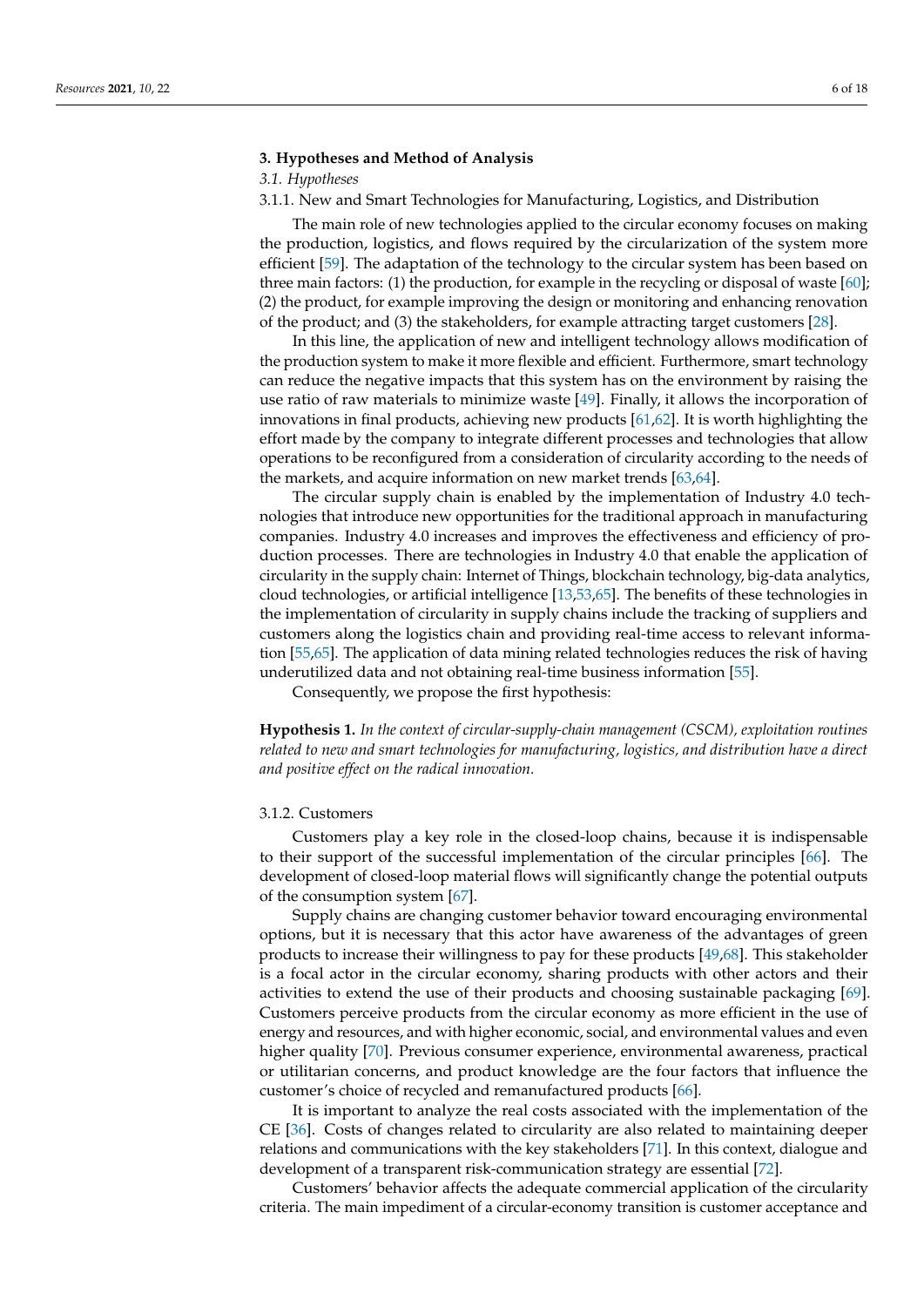their lack of interest and awareness [\[73\]](#page-16-15). Customers have limited means to understand the extent to which their consumption contributes to environmental degradation, due mainly to the temporal and geographical separation of production and consumption [\[32\]](#page-15-3). They need more information about the products (i.e., the origin, the traceability, components, and the perceived quality) [\[65\]](#page-16-7). With an action-learning approach, companies added an anticipatory dimension to the process, allowing preferred futures to evolve continuously with stakeholder participation [\[53,](#page-15-23)[72,](#page-16-14)[74\]](#page-16-16). An adequate design of marketing activities would make it possible to train and inform customers about the application of the circular economy to the distribution, consumption, and return of products.

Similarly, there is a need for greater knowledge about market demands related to sustainability through dialogue and a transparent communication strategy [\[53\]](#page-15-23). To respond to these requests, exploitation routines can be established in the supply chain to inform, train, and get to know the customer. By applying information and measurement systems in the circular supply chain, we manage to establish procedures that protect the value of the materials used in the manufacture of the products commercialized [\[75\]](#page-16-17). Market studies will allow a better knowledge of the customer in order to adjust the products to their new needs related to sustainability and the recovery of the already-used products. Similarly, through marketing activities, the company can make its products known and encourage customers to behave in a way that is favorable to sustainability. The predictive analysis provided by big data is very useful for understanding future market trends, and therefore companies can anticipate these trends and increase the success of their products [\[31,](#page-15-2)[76\]](#page-16-18). This capacity is of great value in a novel field such as that of the interpretation of the clients of the implications of the circular economy.

Based on the above arguments, our second hypothesis focuses on market-related exploitation routines:

**Hypothesis 2.** *In the context of circular-supply-chain Management (CSCM), exploitation routines related to market research and related marketing activities have a direct and positive effect on the radical innovation.*

In Figure [1,](#page-7-0) we have shown the analysis model that represents the relations proposed between the two exploitation routines, previously justified and radical innovation, due to its relevance to innovative performance. These relationships are represented in Hypotheses 1 and 2.

# *3.2. Method of Analysis*

In our research, we used the PITEC panel-type database of the Spanish Foundation for Science and Technology (FECYT), the National Institute of Statistics (INE), and the Cotec Foundation. This database provides information on aspects related to the innovative activities of 12,838 Spanish technology companies.

By screening the companies that did not have the necessary data for our studies, we divided the 9612 companies in our sample into three levels of technology intensity, following OECD criteria.

The multivariate model was used, as it is a statistical tool that allows the use of multiple variables to predict an outcome. In our paper, the variables offered by PITEC have been studied, and with the theoretical support of the literature review carried out, the indicators of the survey with the highest content validity [\[77\]](#page-16-19) were deductively selected to guarantee the suitability of the responses given by the participants in relation to the construct exploitation routines of absorptive capacity.

Considering the above, there is a time difference between the performance of a certain innovative activity and the results obtained from it. To give a statistical solution, we incorporated a time lag following the study of [\[78\]](#page-16-20). Therefore, we differentiated between two years of dependent data (exploitation routines in 2010) and the independent variable (radical innovations in 2012).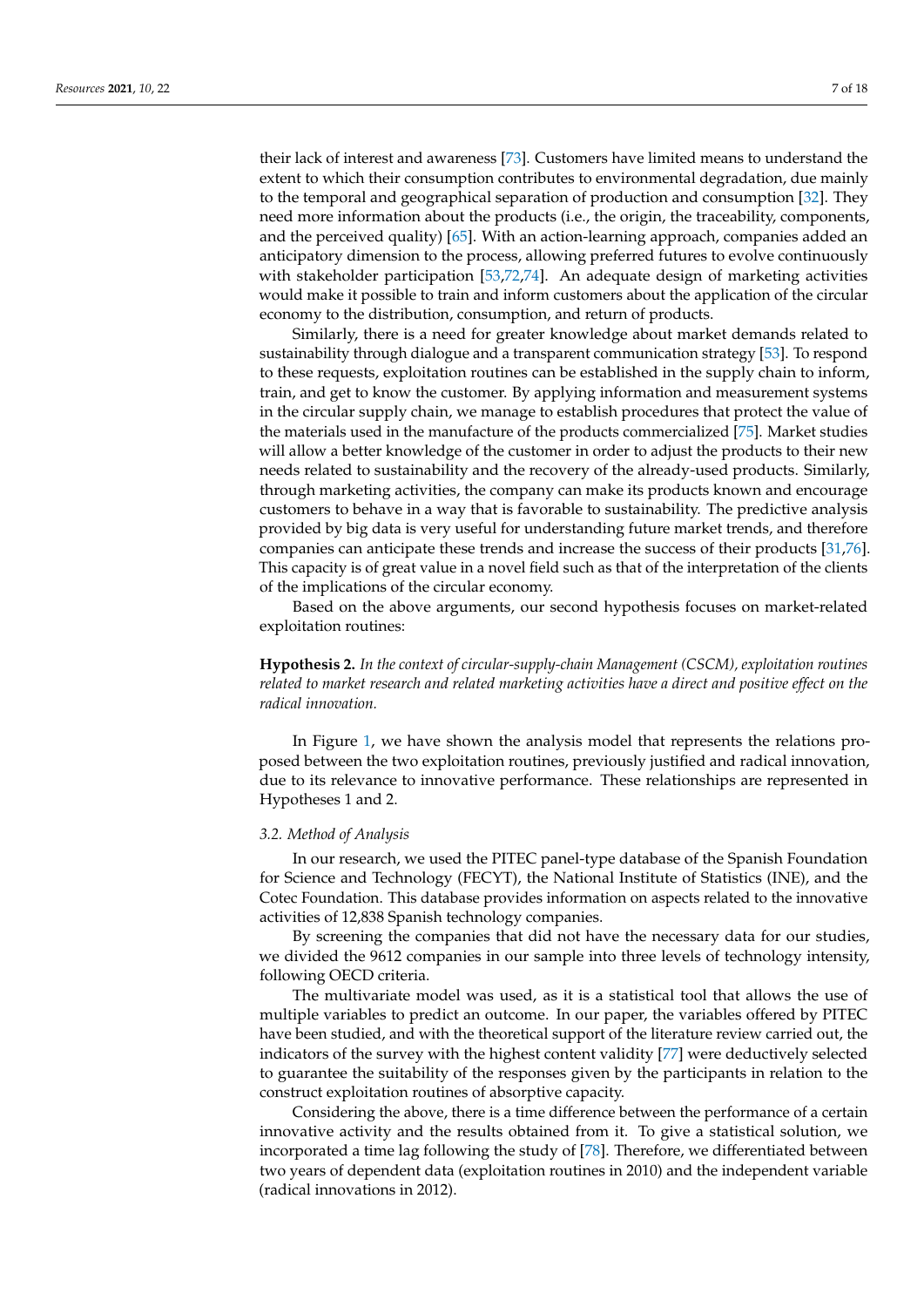<span id="page-7-0"></span>

**Figure 1.** Model of analysis. **Figure 1.** Model of analysis.

# 3.2.1. Independent Variable: Exploitation Routines

For the exploitation phase, we have incorporated the indicators that allow us to collect the routines that were justified in our review of relevant previously published papers. On one hand, we considered the routines related to production operations associated with production, logistics, and support activities; on the other hand, the routines associated with the market allowed us to establish flows of knowledge with clients in both directions. These variables satisfied theoretical validity criteria considering previous research [\[61](#page-16-3)[,79,](#page-16-21)[80\]](#page-16-22). The results of the factor analyses of the operating phases are included in Table [2.](#page-7-1)  $\frac{1}{\sqrt{2}}$  used, as it is a statistical tool that allows that allows that allows that allows the use of multiplexity that  $\frac{1}{\sqrt{2}}$ 

<span id="page-7-1"></span>Table 2. Exploitation phase: measurement indicators. beth studied, and with the theoretical support of the theoretical support of the literature review carried out,

| <b>Independent Variable Exploitation Phase:</b><br>Incorporation and Application of Knowledge in Operations                                        |            |          |  |  |  |  |  |  |  |
|----------------------------------------------------------------------------------------------------------------------------------------------------|------------|----------|--|--|--|--|--|--|--|
| Indicators (PITEC)                                                                                                                                 |            |          |  |  |  |  |  |  |  |
| Dichotomous Variable                                                                                                                               |            |          |  |  |  |  |  |  |  |
| Operations:<br>Procedures associated with production, logistics, and support activities<br>Market:<br>Market studies, promotion, and communication |            |          |  |  |  |  |  |  |  |
| <b>KMO</b><br>0.775                                                                                                                                |            |          |  |  |  |  |  |  |  |
| Bartlett's test<br>Sig: 0.000                                                                                                                      |            |          |  |  |  |  |  |  |  |
| $%$ Acumm.                                                                                                                                         |            | 83.06    |  |  |  |  |  |  |  |
| Reliability (Cronbach Alfa)                                                                                                                        | $\Omega$ . | N.A.     |  |  |  |  |  |  |  |
| Support activities                                                                                                                                 | 0.871      | $-0.019$ |  |  |  |  |  |  |  |
| Other preparations                                                                                                                                 | 0.994      | 0.670    |  |  |  |  |  |  |  |
| Market research<br>0.144<br>0.848                                                                                                                  |            |          |  |  |  |  |  |  |  |

Being the absorptive dimension that maintains a more direct relationship with the market and its customers [\[23\]](#page-14-20), an adequate selection of the activities or routines to be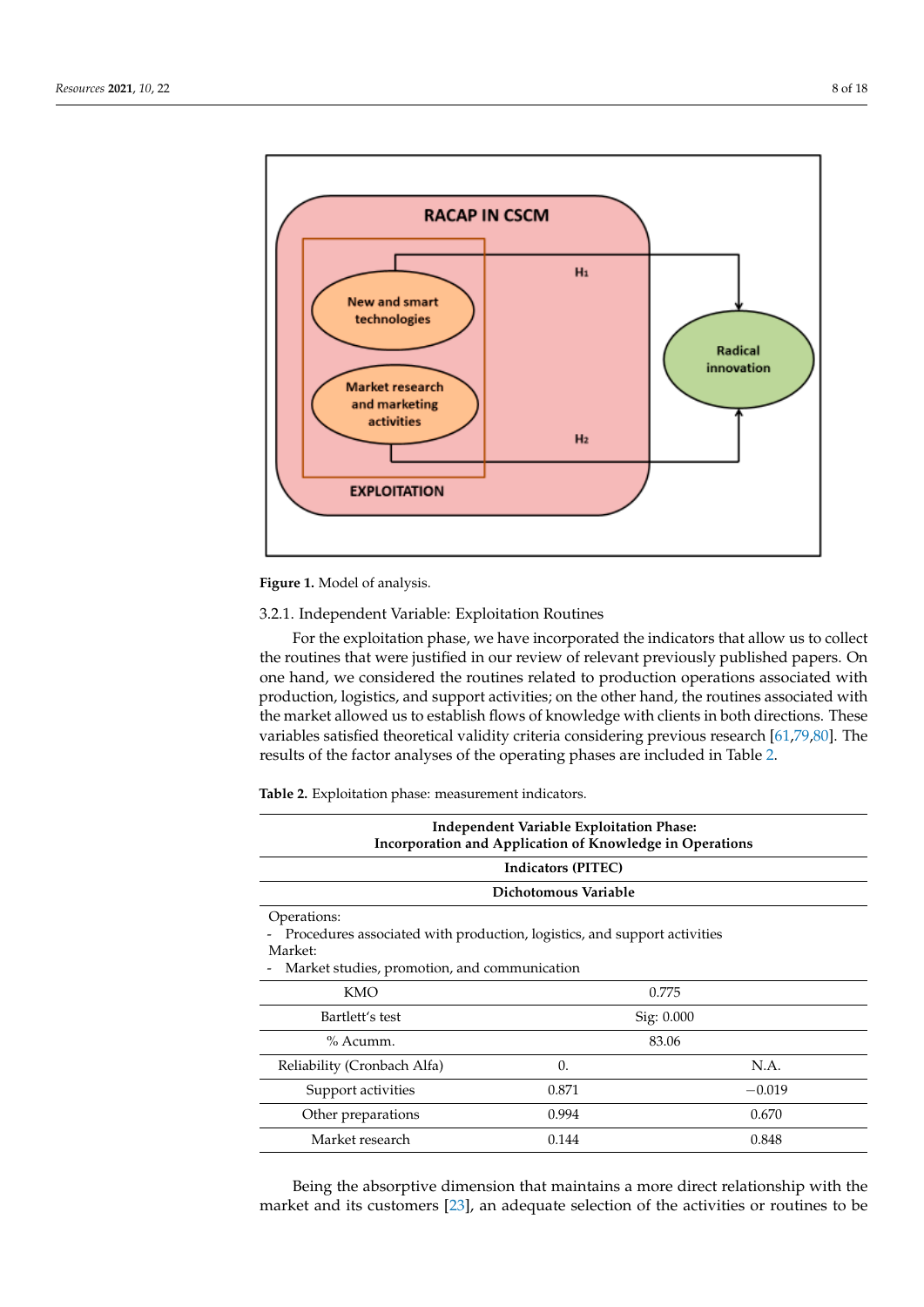carried out in this phase would improve the radical innovations necessary for the correct application of the sustainability criteria. They are a consequence of the need to give novel solutions through them to the new problems or market requests associated with circularity.

Within this phase, it is worth highlighting the company's effort to integrate technologies that allow manufacturing, logistics, and distribution operations to be reconfigured according to the needs of the markets. We also considered information on new applications and the recovery of the product once used.

Through this application, it is possible to achieve greater flexibility and greater production capacity, the obtaining of improved or new sustainable products, and the reduction of direct costs or those derived from environmental impact [\[61,](#page-16-3)[62\]](#page-16-4). The routines that provide contact with the market improve access to valuable knowledge from customers and therefore, adjust to their demands [\[81\]](#page-16-23).

The different multivariate models will be presented, including first the control variables, and then the predictor variables will be considered individually. All this will be done once it has been verified in all cases that the representative variables of the different phases of the absorptive capacity maintain significant relations with the result variable through univariate logistic analyses.

# 3.2.2. Dependent Variable: Radical Innovation

We identify innovative performance with the incorporation of new ideas to the production of improved products or services [\[80\]](#page-16-22). This improvement reaches different degrees, from the consideration of more sustainable products or new uses of them [\[69\]](#page-16-11). Customers value it as a novelty when it provides new or improved utilities. In a circular-operation framework, these new functions will be related to additional uses, less packaging elements, longer life or return facilities; for this, an adequate exploitation of technological knowledge is required [\[82\]](#page-16-24).

Our database defines the radical innovation considering this novelty in the products offered to the market.

# 3.2.3. Control Variables: Size, Age, and Sector

We used three control variables considering the age, size, and sector of the company. To calculate the age of the company, the year it was created was considered. The size was measured using the number of employees. In the case of the sector, the level of technological development was considered.

The size conditions the capacity to develop new innovations that the company will apply to the products [\[83\]](#page-16-25). The age of the organization may bring experience to the organization, but may also mean an increase in organizational inertia that makes innovative performance difficult. Finally, the industry of membership must be considered, as it has characteristics that affect the development of innovations.

#### **4. Results**

We present the different multivariate models, including first the control variables; subsequently, the predictor variables were considered individually. All this was done once it was verified in all cases that the representative variables of the different phases of the absorptive capacity maintained significant relations with the result variable through the univariate logistic analysis. The correlations matrix is shown in Appendix [A.](#page-13-0)

# *4.1. Control Variables*

For the variable introduction of radical innovations in the market, the results of the control variables are shown in Table [3.](#page-9-0) Significant relations are marked in bold.

The model with the control variables passed the omnibus tests, which allowed us to conclude the significance of the relationships and, therefore, the need to incorporate the control variables when explaining the introduction of radical product innovations.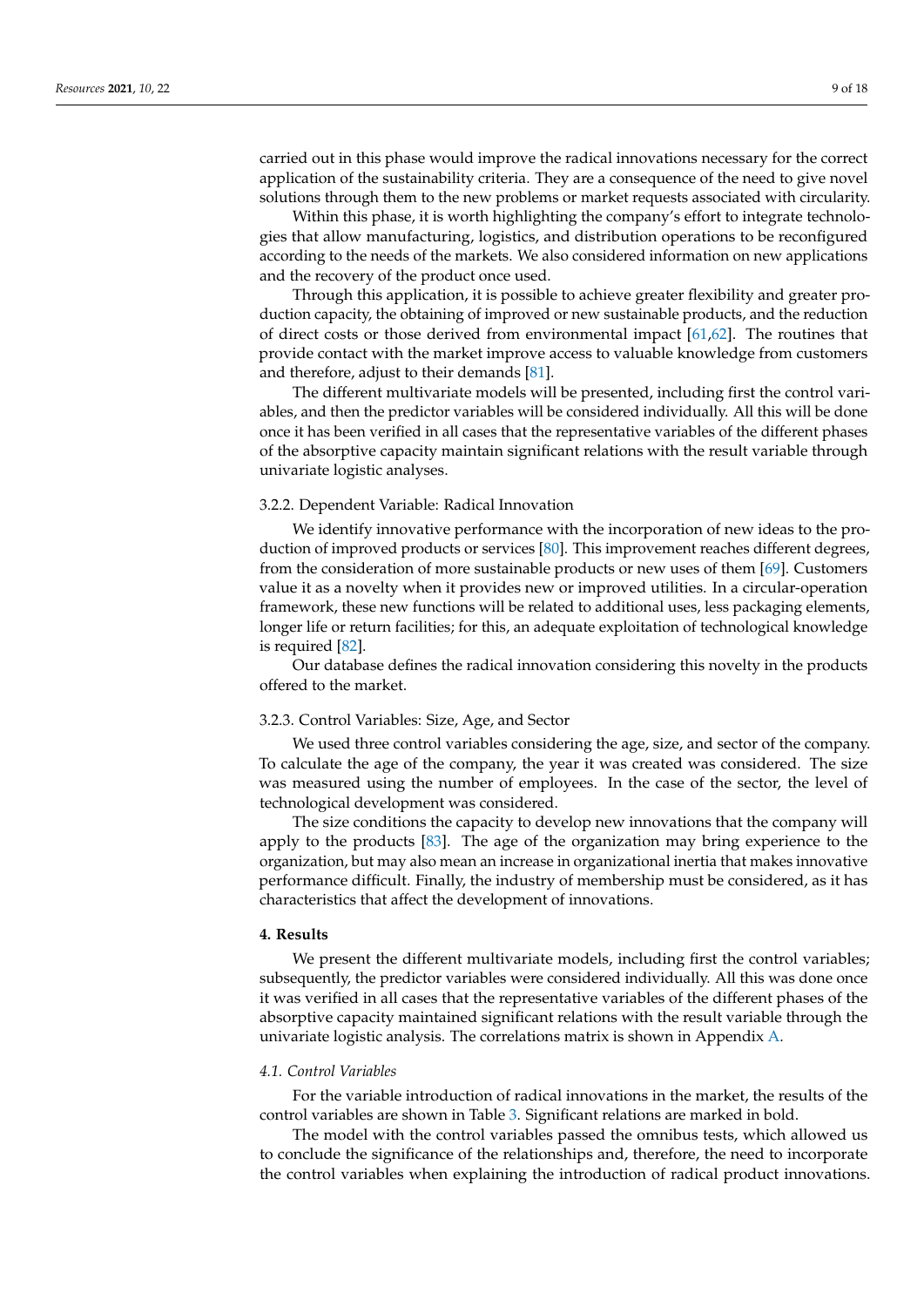However, the precision of this occasion was lower, presenting figures that were also modest in terms of their explanatory capacity.

**Table 3.** Control variables and introduction of radical innovations in the market. Significant relations are marked in bold

<span id="page-9-0"></span>

| <b>Model Summary</b>                   |                                  |                                                    |                     |                                            |                       |                     |                |                   |       |  |
|----------------------------------------|----------------------------------|----------------------------------------------------|---------------------|--------------------------------------------|-----------------------|---------------------|----------------|-------------------|-------|--|
| Variable<br>Result                     | Chi<br>Square                    | <b>Omnibus Test Coefficients</b><br>g <sub>1</sub> | Sig.<br>(Bilateral) | $-2$ Log of<br>Plausibility<br>(Deviation) | Nagelkerke Square R   |                     | % Success Rate |                   |       |  |
| Radical in-<br>novations               | 398.641864                       | 23                                                 | 0.000               | 9453.715251                                | 6.3%                  |                     | 79.1%          |                   |       |  |
|                                        |                                  | B                                                  | Standard            | Wald                                       | gl                    | Sig.                |                | 95% CI for EXP(B) |       |  |
|                                        |                                  |                                                    | error               |                                            |                       |                     |                | Lower             | Upper |  |
|                                        | Age $(0)$                        |                                                    |                     | 2.946                                      | 2                     | 0.229               |                |                   |       |  |
|                                        | Age $(1)$                        | $-0.082$                                           | 0.212               | 0.150                                      |                       | 0.699<br>0.921<br>1 |                | 0.608             | 1,395 |  |
|                                        | Age $(2)$                        | $-0.224$                                           | 0.203               | 1.216                                      | $\mathbf{1}$          | 0.270               | 0.799          | 0.537             | 1.190 |  |
|                                        | Sector In Tech (0)               |                                                    |                     | 13.976                                     | 3                     | 0.003               |                |                   |       |  |
|                                        | Sector In Tech (1)               | 0.854                                              | 0.343               | 6.196                                      | $\mathbf{1}$          | 0.013               | 2.349          | 1.199             | 4.602 |  |
|                                        | Sector In Tech (2)               | $-0.658$                                           | 0.503               | 1.712                                      | $\mathbf{1}$          | 0.191               | 0.518          | 0.193             | 1.388 |  |
|                                        | Sector In Tec (3)                | 0.632                                              | 0.281               | 5.058                                      | $\mathbf{1}$          | 0.025               | 1.881          | 1.085             | 3.261 |  |
| Size(0)                                |                                  |                                                    |                     | 7.679                                      | 3                     | 0.000               |                |                   |       |  |
| Size(1)                                |                                  | 0.872                                              | 0.167               | 27.217                                     | $\mathbf{1}$          | 0.000               | 2.392          | 1.724             | 3.320 |  |
| Size(2)                                |                                  | 1.312                                              | 0.169               | 60.307                                     | $\mathbf{1}$          | 0.000               | 3.715          | 2.668             | 5.174 |  |
| Size(3)                                |                                  | 1.414                                              | 0.186               | 57.731                                     | $\mathbf{1}$          | 0.000               | 4.114          | 2.856             | 5.925 |  |
| Sector In Tech $(0)$ * Age $(0)$       |                                  |                                                    |                     | 21.001                                     | 6                     | 0.002               |                |                   |       |  |
| Sector In Tech $(1)$ * Age $(1)$       |                                  | $-0.354$                                           | 0.323               | 1.202                                      | $\mathbf{1}$          | 0.273               | 0.702          | 0.373             | 1.322 |  |
|                                        | Sector In Tech $(1)$ * Age $(2)$ | $-0.690$                                           | 0.329               | 4.411                                      | 1                     | 0.036               | 0.502          | 0.263             | 0.955 |  |
|                                        | Sector In Tech $(2)$ * Age $(1)$ | $-0.516$                                           | 0.425               | 1.472                                      | $\mathbf{1}$          | 0.225               | 0.597          | 0.260             | 1.374 |  |
|                                        | Sector In Tech (2) * Age (2)     | $-0.414$                                           | 0.409               | 1.027                                      | $\mathbf{1}$          | 0.311               | 0.661          | 0.296             | 1.473 |  |
|                                        | Sector In Tech $(3)$ * Age $(1)$ | $-0.942$                                           | 0.256               | 13.567                                     | $\mathbf{1}$<br>0.000 |                     | 0.390          | 0.236             | 0.643 |  |
|                                        | Sector In Tech (3) * Age (2)     | $-0.706$                                           | 0.245               | 8.280                                      | 0.004<br>1            |                     | 0.494          | 0.305             | 0.798 |  |
|                                        | Sector In Tech (0) * Size (0)    |                                                    |                     | 7.022                                      | 9                     | 0.635               |                |                   |       |  |
| Sector In Tech (1) * Size (1)          |                                  | $-0.064$                                           | 0.267               | 0.058                                      | 0.810<br>1            |                     | 0.938          | 0.556             | 1.582 |  |
| Sector In Tech (1) * Size (2)          |                                  | $-0.202$                                           | 0.288               | 0.490                                      | 0.484<br>$\mathbf{1}$ |                     | 0.817          | 0.465             | 1.438 |  |
| Sector In Tech (1) * Size (3)          |                                  | $-0.335$                                           | 0.342               | 0.961                                      | 0.327<br>1            |                     | 0.715          | 0.366             | 1.398 |  |
| Sector In Tech (2) * Size (1)<br>0.329 |                                  | 0.392                                              | 0.708               | 1<br>0.400                                 |                       | 1.390               | 0.645          | 2.995             |       |  |
| 0.189<br>Sector In Tech (2) * Size (2) |                                  | 0.392                                              | 0.232               | 1                                          | 0.630                 |                     | 0.560          | 2.606             |       |  |
| Sector In Tech (2) * Size (3)          |                                  | 0.045                                              | 0.398               | 0.013                                      | 1                     | 0.910               | 1.046          | 0.480             | 2.281 |  |
| Sector In Tech (3) * Size (1)          |                                  | $-0.235$                                           | 0.218               | 1.168                                      | $\mathbf{1}$          | 0.280               | 0.790          | 0.516             | 1.211 |  |
|                                        | Sector In Tech (3) * Size (2)    | $-0.379$                                           | 0.220               | 2.968                                      | $\mathbf{1}$<br>0.085 |                     | 0.685          | 0.445             | 1.054 |  |
| Sector In Tech (3) * Size (3)          |                                  | $-0.465$                                           | 0.236               | 3.893                                      | $\mathbf{1}$          | 0.048               | 0.628          | 0.396             | 0.997 |  |
|                                        | Constant                         | $-1.921$                                           | 0.238               | 64.928                                     | $\mathbf{1}$          | 0.000               | 0.147          |                   |       |  |

\* Joint effect of the variables.

Size affected significantly and positively, as in the previous case, while the technological intensity of the sector affected two of three categories in the expected sense; that is, the higher technological intensity increased the probability of introducing radical innovations into the market (except in the medium-high technological-intensity group). Firms in medium-low technology-intensity sectors doubled the rate of such innovations  $(Exp (B) = 2.349)$  in relation to those in low-intensity sectors, and firms in high-technologyintensity sectors almost reached this figure (Exp (B) = 1.881). However, the results made it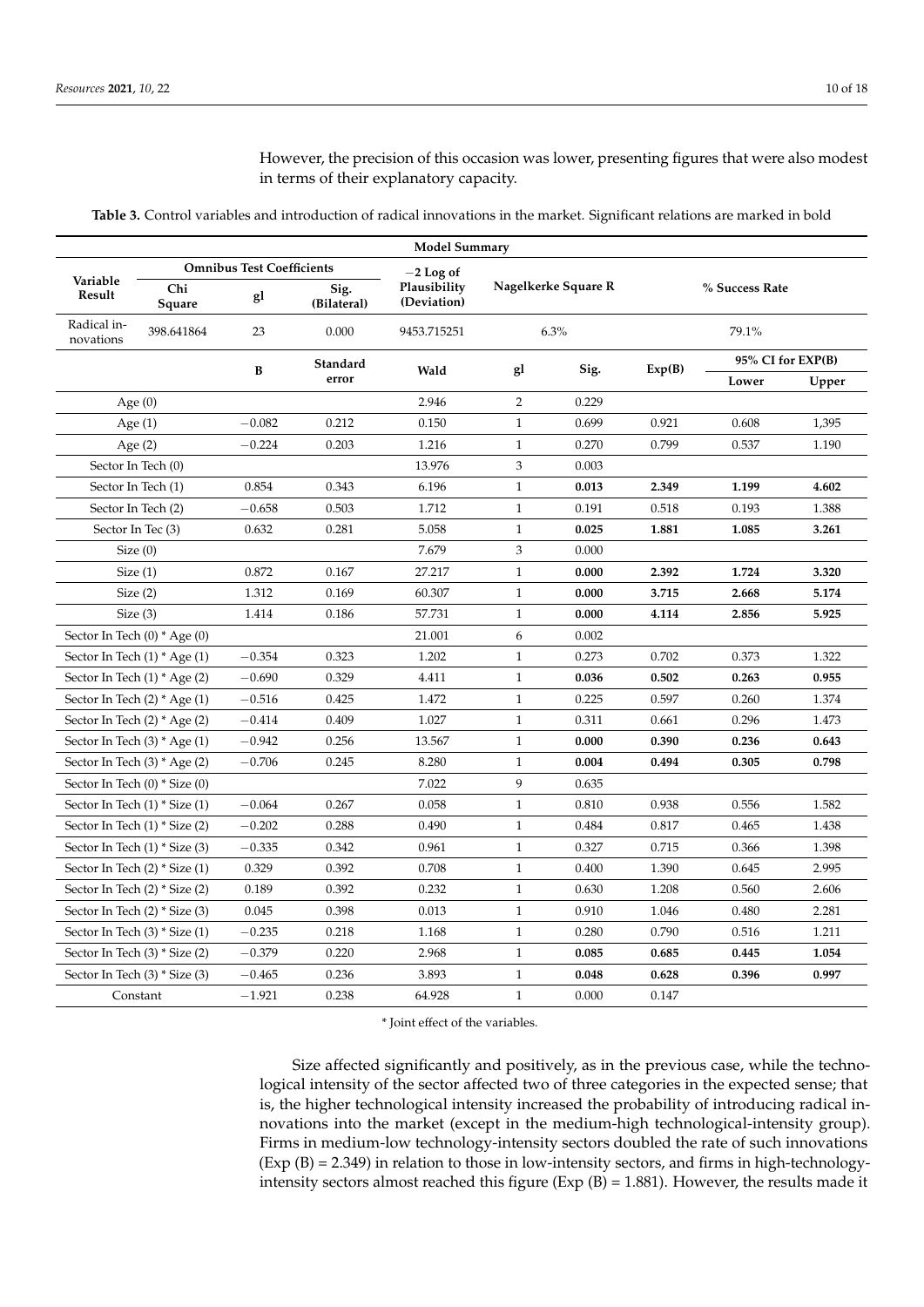possible to predict certain effects that derived from the characteristics of the business fabric according to the type of industry.

Finally, the harmful effects of organizational inertia as they age on the potential for developing radical innovations, not only in sectors of high technological intensity but also in those of medium-low intensity, were also apparent. This effect was also observed in large firms, especially in high-technology-intensity sectors. These relationships show that the economic and financial resources of large firms are not so strategic compared to the organizational routines and other assets of smaller firms that are able to compete in technologically demanding industries.

# *4.2. The Individual Effect of Exploitation Routines and Radical Innovations*

Once the effects of the control variables were controlled, we analyzed the direct relationship between the routines of the exploitation dimension in obtaining radical innovations incorporated into the market (Table [4\)](#page-10-0). Significant relations are marked in bold.

<span id="page-10-0"></span>

| <b>Model Summary</b>     |               |                                  |                     |                             |       |                     |                |                   |          |  |  |
|--------------------------|---------------|----------------------------------|---------------------|-----------------------------|-------|---------------------|----------------|-------------------|----------|--|--|
|                          |               | <b>Omnibus Test Coefficients</b> |                     | $-2$ Log of                 |       |                     | % Success Rate |                   |          |  |  |
| Variable<br>Result       | Chi<br>Square | gl                               | Sig.<br>(Bilateral) | Plausibility<br>(Deviation) |       | Nagelkerke Square R |                |                   |          |  |  |
| Radical in-<br>novations | 981.371       | 30                               | 0.000               | 6.344.629                   | 20.7% |                     | 74.5%          |                   |          |  |  |
|                          |               | B                                | Standard            | Wald                        | gl    | Sig.                | Exp(B)         | 95% CI for EXP(B) |          |  |  |
|                          |               |                                  | error               |                             |       |                     |                | Lower             | Superior |  |  |
| Operations exploitation  |               | 0.500                            | 0.036               | 191.631                     |       | 0.000               | 1.648          | 1.536             | 1.769    |  |  |
| Market exploitation      |               | 0.131                            | 0.051               | 6.692                       |       | 0.010               | 1.140          | 1.032             | 1.260    |  |  |
| Constant                 |               | $-1.824$                         | 0.263               | 48.004                      |       | 0.000               | 0.161          |                   |          |  |  |

**Table 4.** Exploitation routines and the achievement of radical innovations. Significant relations are marked in bold.

Discounting the effects of the control variables, a significant increase in the coefficient of determination was observed, which reflected the greater explanatory capacity of the variables representing exploitation capacity. Its accuracy was significantly improved, in accordance with the reduction in the deviation from the complete model and the smaller amplitude of the different confidence intervals of the ROs.

With regard to the predictor variables, the significant and positive natures of the two modes of exploitation capacity were observed. When analyzing the data in Table [4,](#page-10-0) we can affirm that the Hypotheses 1 and 2 should not be rejected.

# **5. Discussion**

With a lower consumption of raw materials and resources, circular production systems achieve better results in generating fewer negative impacts on the environment [\[84\]](#page-16-26). We can consider this production as a new interpretation of sustainability from two basic points of view: (1) the design of processes and products or services, and (2) the relationships through the industrial symbiosis partnership and the customer behavior or the societal acceptance [\[75,](#page-16-17)[85\]](#page-16-27). To achieve an efficient functioning of the circular system, we must ensure that the different actors act in a consensual and integrated way that allows the obtaining of different types of synergies, being essential to optimize the flow of knowledge [\[86\]](#page-16-28). The strategic responses to these questions are complex and require a new interpretation of the set of elements that interact with each other and with various other elements [\[74\]](#page-16-16).

The supply chain plays an essential role in the transition to circular business models, as the successful implementation of the circular economy requires the cooperation and acceptance of all parties involved in the chain [\[87\]](#page-17-0). One of the difficulties in implementing the circular economy is related to the increase in costs associated with production; for example, the higher energy consumption of a more complex recycling process. Costs will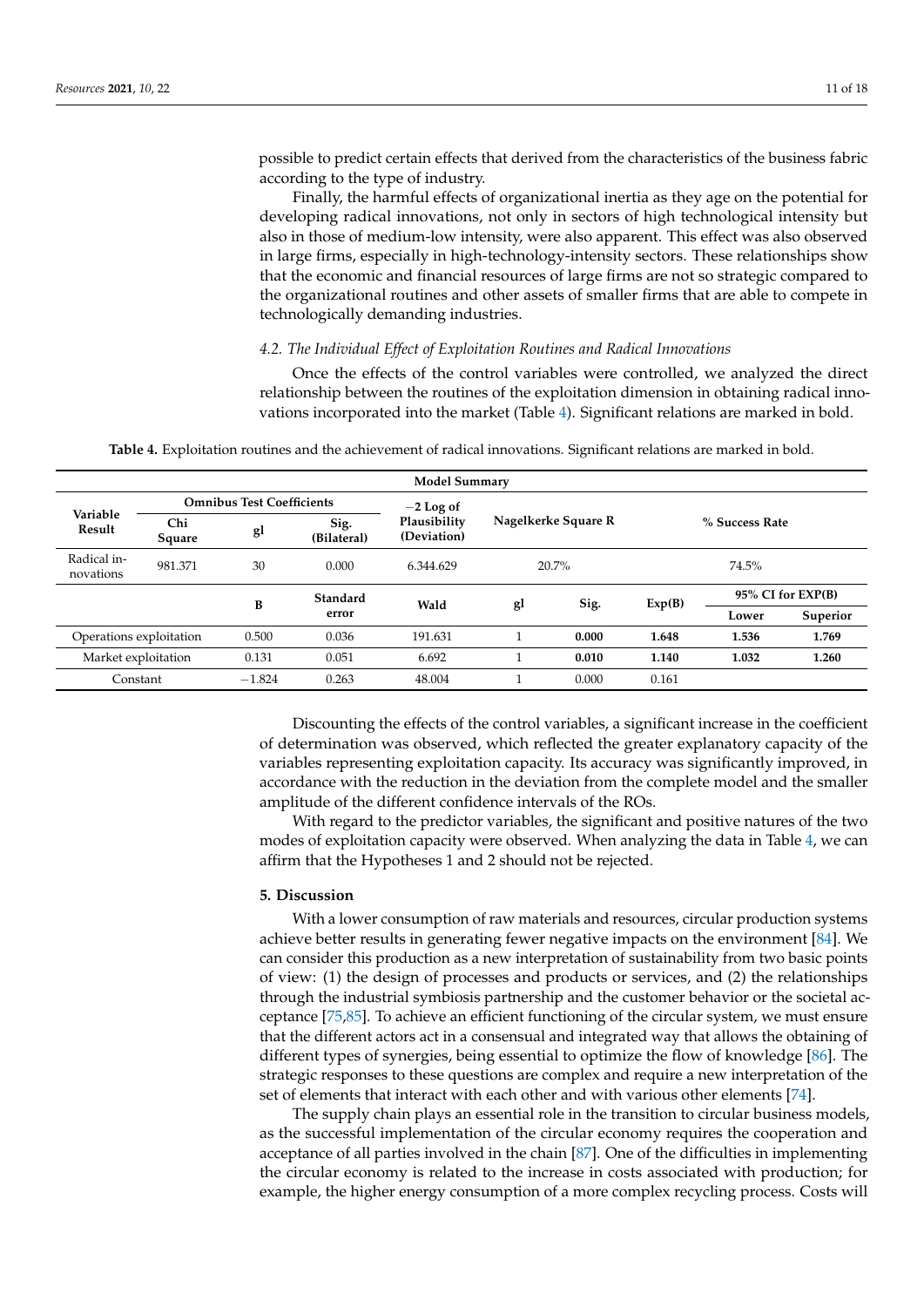also increase due to the need to maintain deeper relations and communications with the key stakeholders [\[71\]](#page-16-13).

The contribution of this paper is twofold and includes both theoretical and practical considerations.

# *5.1. Theoretical Contribution*

This paper examined the importance of knowledge management in the implementation of circular supply chains. Organizations with well-managed knowledge flows showed greater efficiency and productivity, which had a positive impact on their ability to innovate and made them more competitive in their industries [\[88\]](#page-17-1).

For this purpose, we used the absorptive capacity framework, given the importance of technological and market knowledge in the success of this process. Whereas other studies have focused the investigation of its mechanisms in the construction of a sustainable framework on more internal dimensions of absorptive capacity such as transformation, we focused our proposal on the exploitation dimension, given its close relationship with the supply chain and the end-market customer.

# *5.2. Practical Contribution*

From the managerial perspective, the results highlighted the significance of institutionalizing CSCM practices based on knowledge in organizations to improve their innovative performances. Practitioners need guidelines for implementing the principles of circularity in general and concrete proposals for achieving concrete results.

The application of new technologies to the production system allows the development of new functions in order to adapt to the changes that CE represents [\[26\]](#page-14-23). We analyzed new and smart technologies that favor both the operational processes for logistics, design, and monitoring of products, as well as the optimization of recycling and energy consumption in the management of supplies.

Furthermore, developing a relational capacity is also essential. In an area of circularity, the map of relationships widens and deepens. These relationships are useful since greater flows of knowledge and resources are achieved, as well as higher levels of commitment. In this way, customers are incorporated into internal activities [\[42\]](#page-15-11).

Most of the organizations overlooked the social aspect in their sustainability policies [\[88\]](#page-17-1). Therefore, this study proposes tools related to the improvement of communication and education to optimize knowledge flows with customers. We propose that a bidirectional knowledge flow is necessary. On one hand, organizations had to inform and educate customers so that they are committed and modify their actions to develop consumption based on the principles of circularity. In synthesis, our results support the importance of the use of both new and smart technologies in exploiting external knowledge for radical innovations. Market research and the use of marketing tools that allow companies to get closer to customers and influence their circular behavior [\[36\]](#page-15-7) provide valuable external knowledge that favors the application of product innovations.

# *5.3. Limitation and Future Recommendation*

Some aspects of methodological design were a limitation in this paper. Although PITEC is a database that has been widely used in previous studies on innovation and the circular economy, the use of primary sources of information can enrich the measurement of exploitation capacity. To this end, different types of technology or different types of studies or marketing tools could be studied individually with regard to innovative performance. For instance, "to evaluate software tools that can help with modeling of processes for other supply chain operations" [\[13\]](#page-14-11) (p. 17). In the routines associated with the market, we can include new retail technologies, associated with the different moments of the purchase [\[89\]](#page-17-2). The use of digital tools can help to enable the proper use and recovery of resources, explore new ways to connect with customers, and build fast and low-cost profiles in sales channels [\[66\]](#page-16-8).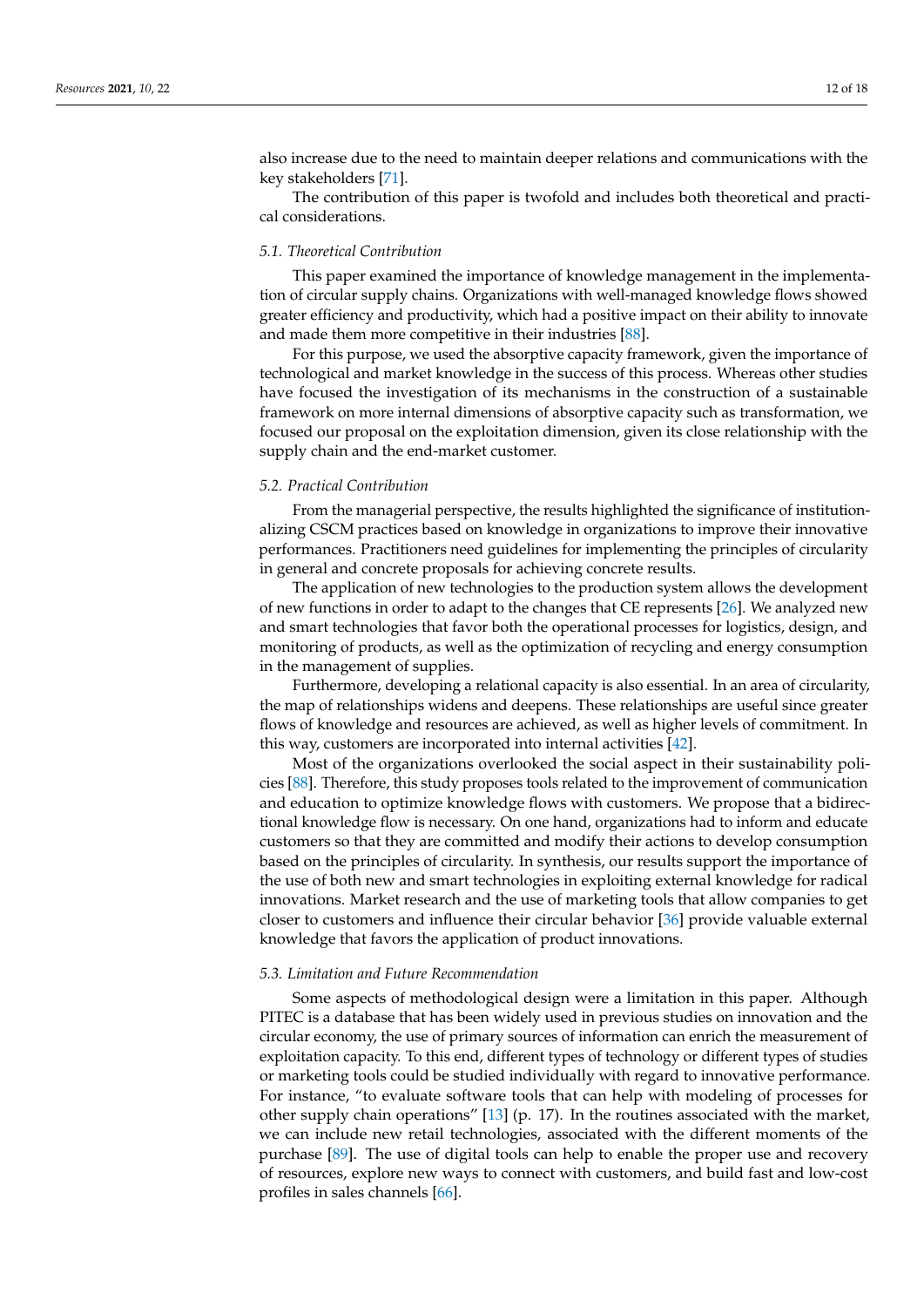In addition, this article studied the individual and direct relationships of different variables of the exploitation phase in the innovative outcome of the circular economy. In future research, it would be of interest to establish joint relationships between the variables of these phases or with other variables of other phases of the absorptive capacity. Similarly, the mediating or moderating effects of other variables, such as investment in R&D, can be studied.

**Author Contributions:** Conceptualization, R.G.-S. and S.A.-M.; data curation, C.S. and F.E.G.-M.; formal analysis, R.G.-S. and C.S.; investigation, R.G.-S. and F.E.G.-M.; methodology, R.G.-S. and F.E.G.-M.; supervision, R.G.-S. and F.E.G.-M.; writing—original draft preparation, S.A.-M. and R.G.-S.; writing—review and editing, S.A.-M. All authors have read and agreed to the published version of the manuscript.

**Funding:** This research was funded by the European Union under the LIFE Program, grant number: LIFE16ENV/IT/000307 (LIFE Force of the Future).

**Institutional Review Board Statement:** Not applicable.

**Informed Consent Statement:** Not applicable.

**Data Availability Statement:** Not applicable.

**Conflicts of Interest:** The authors declare no conflict of interest.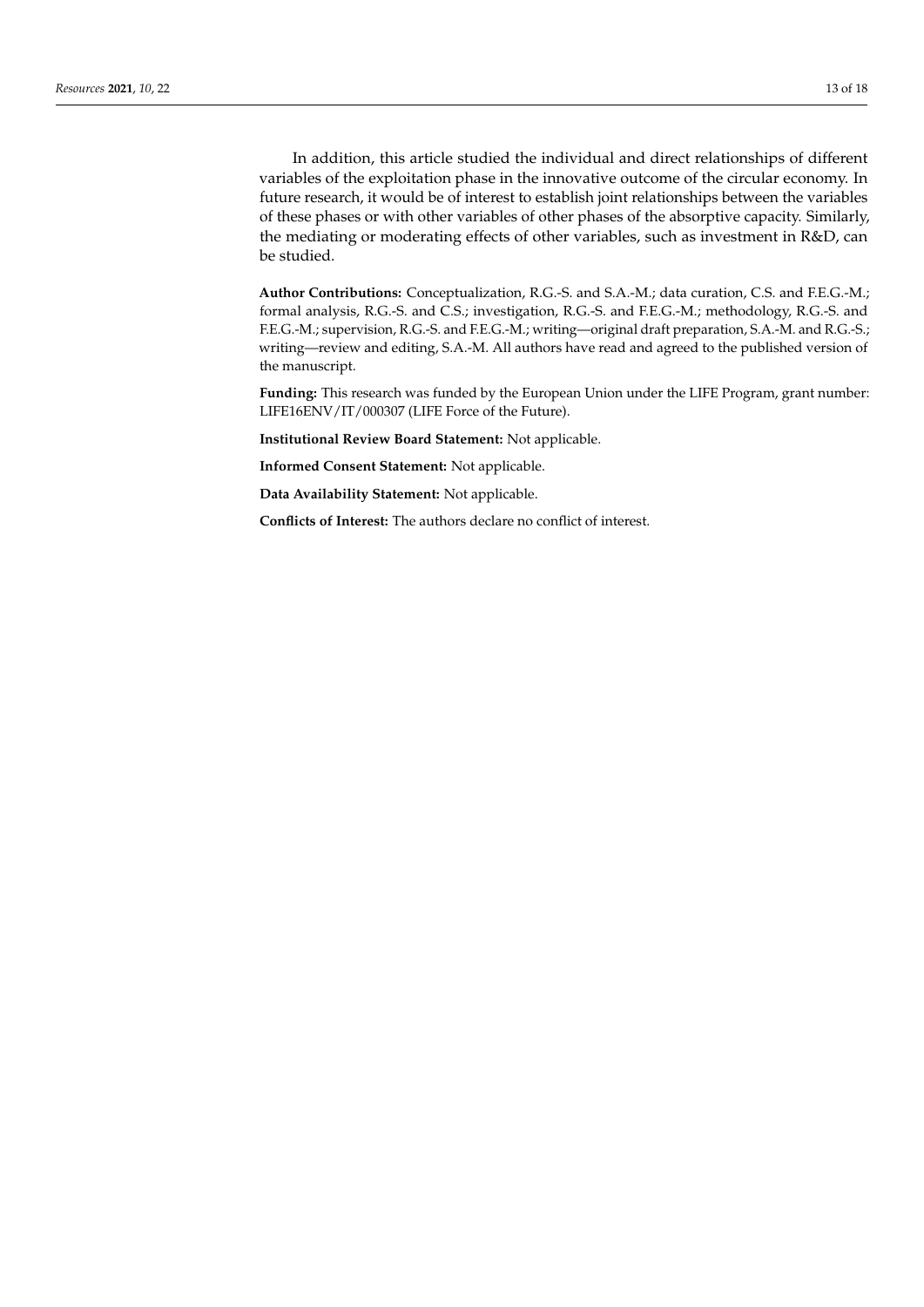# **Appendix A**

<span id="page-13-0"></span>

|    | Table A1. Correlation matrix. |                                              |                       |                             |                             |                            |                    |                    |                            |                            |                    |                     |      |
|----|-------------------------------|----------------------------------------------|-----------------------|-----------------------------|-----------------------------|----------------------------|--------------------|--------------------|----------------------------|----------------------------|--------------------|---------------------|------|
|    |                               |                                              | 1                     | $\overline{2}$              | 3                           | $\overline{4}$             | 5                  | 6                  | 7                          | 8                          | 9                  | 10                  | 11   |
| 1. | Size                          | Pearson correlation<br>Sig. (bilateral)      | $\mathbf{1}$          |                             |                             |                            |                    |                    |                            |                            |                    |                     |      |
|    |                               | N<br>Pearson correlation                     | 9612<br>$-0.111**$    |                             |                             |                            |                    |                    |                            |                            |                    |                     |      |
| 2. | Age                           | Sig. (bilateral)                             | 0.000<br>9612         | 9612                        |                             |                            |                    |                    |                            |                            |                    |                     |      |
|    |                               | Pearson correlation<br>Sig. (bilateral)      | $0.084**$<br>0.000    | $-0.016$<br>0.120           |                             |                            |                    |                    |                            |                            |                    |                     |      |
| 3. | Sector                        | N<br>Sig. (bilateral)                        | 9612<br>0.000<br>9612 | 9612<br>0.000               | 9612<br>0.001               | 0.000                      | 0.000<br>9612      | 0.000<br>9612      | 0.000                      |                            |                    |                     |      |
| 4. | Exploitation                  | Pearson correlation                          | $0.103**$<br>0.000    | 9612<br>$-0.074**$<br>0.000 | 9612<br>$-0.076**$<br>0.000 | 9612<br>$0.158**$<br>0.000 | $0.107**$<br>0.000 | $0.118**$<br>0.000 | 9612<br>$0.276**$<br>0.000 | 9612<br>$0.129**$<br>0.000 |                    |                     |      |
|    | operations                    | Sig. (bilateral)<br>N<br>Pearson correlation | 9612<br>$0.157**$     | 9612<br>$-0.017$            | 9612<br>$0.048**$           | 9612<br>$0.033**$          | 9612<br>$0.068**$  | 9612<br>$0.324**$  | 9612<br>$0.056**$          | 9612<br>$0.121**$          | 9612<br>0.000      |                     |      |
| 5. | Exploitation<br>market        | Sig. (bilateral)                             | 0.000<br>9612         | 0.101<br>9612               | 0.000<br>9612               | 0.003<br>9612              | 0.000<br>9612      | 0.000<br>9612      | 0.000<br>9612              | 0.000<br>9612              | 1.000<br>9612      | 9612                |      |
| 6. | Radical                       | Pearson correlation<br>Sig. (bilateral)      | $0.099**$<br>0.000    | $-0.027**$<br>0.007         | $-0.084$ **<br>0.000        | $0.277**$<br>0.000         | $0.222**$<br>0.000 | $0.257**$<br>0.000 | $0.152**$<br>0.000         | $0.077**$<br>0.000         | $0.026**$<br>0.003 | $0.264$ **<br>0.000 |      |
|    | innovation                    | N                                            | 9612                  | 9612                        | 9612                        | 9612                       | 9612               | 9612               | 9612                       | 9612                       | 9612               | 9612                | 9612 |

\*\* correlation is significant at 0.01 level (2 tails).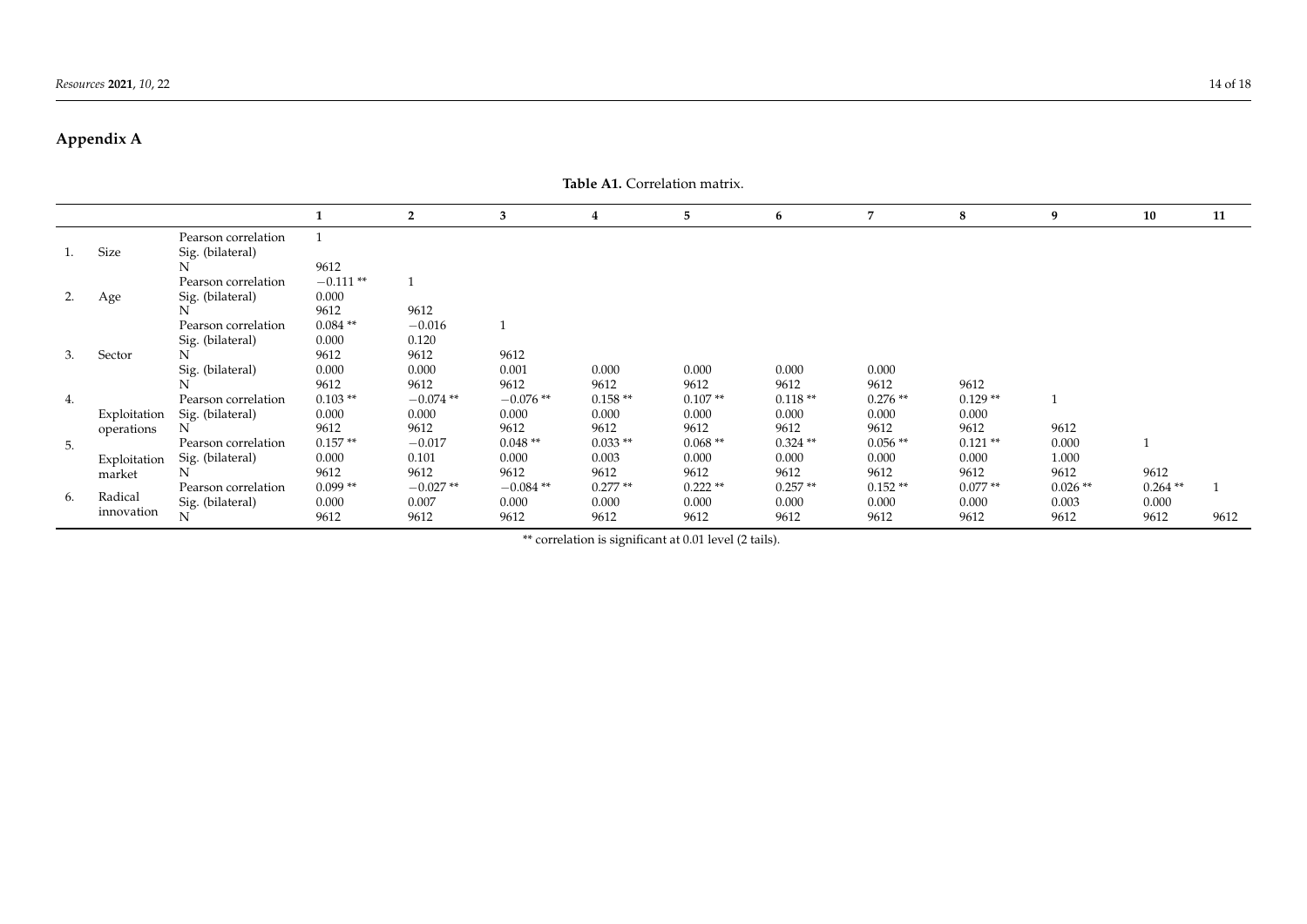# **References**

- <span id="page-14-0"></span>1. Liang, T.; Upadhyay, A.; Mohan, S.; Subramanian, N. Environmental improvement initiatives in the coal mining industry: Maximisation of the triple bottom line. *Prod. Plan. Control Manag. Oper.* **2019**, *30*, 426–436. [\[CrossRef\]](http://doi.org/10.1080/09537287.2018.1501813)
- <span id="page-14-1"></span>2. Yang, Y.; Wang, Y. Supplier Selection for the Adoption of Green Innovation in Sustainable Supply Chain Management Practices: A Case of the Chinese Textile Manufacturing Industry. *Processes* **2020**, *8*, 717. [\[CrossRef\]](http://doi.org/10.3390/pr8060717)
- <span id="page-14-2"></span>3. Upadhyay, A. Antecedents of green supply chain practices in developing economies. *Manag. Environ. Qual.* **2020**. [\[CrossRef\]](http://doi.org/10.1108/MEQ-12-2019-0274)
- <span id="page-14-3"></span>4. Graedel, T.E.; Reck, B.K.; Ciacci, L.; Passarini, F. On the Spatial Dimension of the Circular Economy. *Resources* **2019**, *8*, 32. [\[CrossRef\]](http://doi.org/10.3390/resources8010032)
- <span id="page-14-4"></span>5. Genovese, A.; Acquaye, A.A.; Figueroa, A.; Koh, S.C.L. Sustainable supply chain management and the transition towards a circular economy: Evidence and some applications. *Omega* **2017**, *66*, 344–357. [\[CrossRef\]](http://doi.org/10.1016/j.omega.2015.05.015)
- <span id="page-14-5"></span>6. Den Hollander, M.; Bakker, C. Mind the gap exploiter: Circular Business Models for product lifetime extension. In Proceedings of the Electronics Goes Green, Berlin, Germany, 6–9 September 2016; pp. 1–8.
- <span id="page-14-6"></span>7. Lüdeke-Freund, F.; Gold, S.; Bocken, N.M.P. A Review and Typology of Circular Economy Business Model Patterns. *J. Ind. Ecol.* **2019**, *2311*, 36–61. [\[CrossRef\]](http://doi.org/10.1111/jiec.12763)
- <span id="page-14-7"></span>8. Jain, S.; Jain, N.K.; Metri, B. Strategic framework towards measuring a circular supply chain management. *Benchmarking Int. J.* **2018**, *25*, 3238–3252. [\[CrossRef\]](http://doi.org/10.1108/BIJ-11-2017-0304)
- <span id="page-14-8"></span>9. Schmitt, J.; Hansen, E.G. Circular product innovation processes from an absorptive capacity perspective: The case of cradleto-cradle. In Proceedings of the 78th Annual Meeting of the Academy of Management, Chicago, IL, USA, 10–14 August 2018; 2018.
- <span id="page-14-9"></span>10. Kogut, B.; Zander, U. Knowledge of the firm, combinative capabilities, and the replication of technology. *Org. Sci.* **1992**, *3*, 383–397. [\[CrossRef\]](http://doi.org/10.1287/orsc.3.3.383)
- 11. Nonaka, I.; Teece, D.J. Research Directions for knowledge Management. In *Managing Industrial Knowledge: Creation, Transfer and Utilization*; Nonaka, I., Teece, D.J., Eds.; SAGE: London, UK, 2001; pp. 330–335.
- <span id="page-14-10"></span>12. Pérez López, S.; Montes Peón, J.M.; Vazquez Ordás, C.J. Human resource management as a determining factor in organizational learning. *Manag. Learn.* **2006**, *37*, 215–239. [\[CrossRef\]](http://doi.org/10.1177/1350507606063443)
- <span id="page-14-11"></span>13. Kechagias, E.P.; Gayialis, S.P.; Konstantakopoulos, G.D.; Papadopoulos, G.A. An Application of a Multi-Criteria Approach for the Development of a Process Reference Model for Supply Chain Operations. *Sustainability* **2020**, *12*, 5791. [\[CrossRef\]](http://doi.org/10.3390/su12145791)
- <span id="page-14-12"></span>14. Hoang, H.; Rothaermel, F.T. Leveraging internal and external experience: Exploration, exploitation, and R&D project performance. *Strateg. Manag. J.* **2010**, *31*, 734–758.
- 15. Kostopoulos, K.; Papalexandris, A.; Papachroni, M.; Ioannou, G. Absorptive capacity, innovation, and financial performance. *J. Bus. Res.* **2011**, *64*, 1335–1343. [\[CrossRef\]](http://doi.org/10.1016/j.jbusres.2010.12.005)
- <span id="page-14-13"></span>16. Collinson, S.C.; Wang, R. The evolution of innovation capability in multinational enterprise subsidiaries: Dual network embeddedness and the divergence of subsidiary specialisation in Taiwan. *Res. Policy* **2012**, *41*, 1501–1518. [\[CrossRef\]](http://doi.org/10.1016/j.respol.2012.05.007)
- <span id="page-14-14"></span>17. Tzabbar, D.; Aharonson, B.S.; Amburgey, T.L. When does tapping external sources of knowledge result in knowledge integration? *Res. Policy* **2013**, *42*, 481–494. [\[CrossRef\]](http://doi.org/10.1016/j.respol.2012.07.007)
- <span id="page-14-15"></span>18. Zahra, S.A.; George, G. Absorptive capacity: A review, reconceptualization, and extension. *Acad. Manag. Rev.* **2002**, *27*, 185–203. [\[CrossRef\]](http://doi.org/10.5465/amr.2002.6587995)
- <span id="page-14-16"></span>19. Ebers, M.; Maurer, I. Connections count: How relational embeddedness and relational empowerment foster absorptive capacity. *Research Policy* **2014**, *43*, 318–332. [\[CrossRef\]](http://doi.org/10.1016/j.respol.2013.10.017)
- <span id="page-14-17"></span>20. Robertson, P.L.; Casali, G.L.; Jacobson, D. Managing open incremental process innovation: Absorptive Capacity and distributed learning. *Res. Policy* **2012**, *41*, 822–832. [\[CrossRef\]](http://doi.org/10.1016/j.respol.2012.02.008)
- <span id="page-14-18"></span>21. Thomas, R.; Wood, E. Innovation in tourism: Re-conceptualising and measuring the absorptive capacity of the hotel sector. *Tour. Manag.* **2014**, *45*, 39–48. [\[CrossRef\]](http://doi.org/10.1016/j.tourman.2014.03.012)
- <span id="page-14-19"></span>22. Andersen, M.S. An introductory note on the environmental economics of the circular economy. *Sustain. Sci.* **2007**, *273*, 133–140. [\[CrossRef\]](http://doi.org/10.1007/s11625-006-0013-6)
- <span id="page-14-20"></span>23. Jansen, J.J.P.; Van Den Bosch, F.A.J.; Volberda, H.W. Managing potential and realized absorptive capacity: How do organizational antecedents matter? *Acad. Manag. J.* **2005**, *48*, 999–1015. [\[CrossRef\]](http://doi.org/10.5465/amj.2005.19573106)
- <span id="page-14-21"></span>24. Shane, S. Prior knowledge and the discovery of entrepreneurial opportunities. *Organ. Sci.* **2000**, *11*, 448–469. [\[CrossRef\]](http://doi.org/10.1287/orsc.11.4.448.14602)
- <span id="page-14-22"></span>25. Lane, P.J.; Koka, B.; Pathak, S. The reification of absorptive capacity: A critical review and rejuvenation of the construct. *Acad. Manag. Rev.* **2006**, *31*, 833–863. [\[CrossRef\]](http://doi.org/10.5465/amr.2006.22527456)
- <span id="page-14-23"></span>26. Oghazi, P.; Mostaghel, R. Circular Business Model Challenges and Lessons Learned—An Industrial Perspective. *Sustainability* **2018**, *10*, 739. [\[CrossRef\]](http://doi.org/10.3390/su10030739)
- <span id="page-14-24"></span>27. Fonseca, L.; Domingues, J.; Pereira, M.; Martins, F.; Zimon, D.; Fonseca, L.M.; Domingues, J.P.; Pereira, M.T.; Martins, F.F.; Zimon, D. Assessment of Circular Economy within Portuguese Organizations. *Sustainability* **2018**, *10*, 2521. [\[CrossRef\]](http://doi.org/10.3390/su10072521)
- <span id="page-14-25"></span>28. Bressanelli, G.; Adrodegari, F.; Perona, M.; Saccani, N. Exploring How Usage-Focused Business Models Enable Circular Economy through Digital Technologies. *Sustainability* **2018**, *10*, 639. [\[CrossRef\]](http://doi.org/10.3390/su10030639)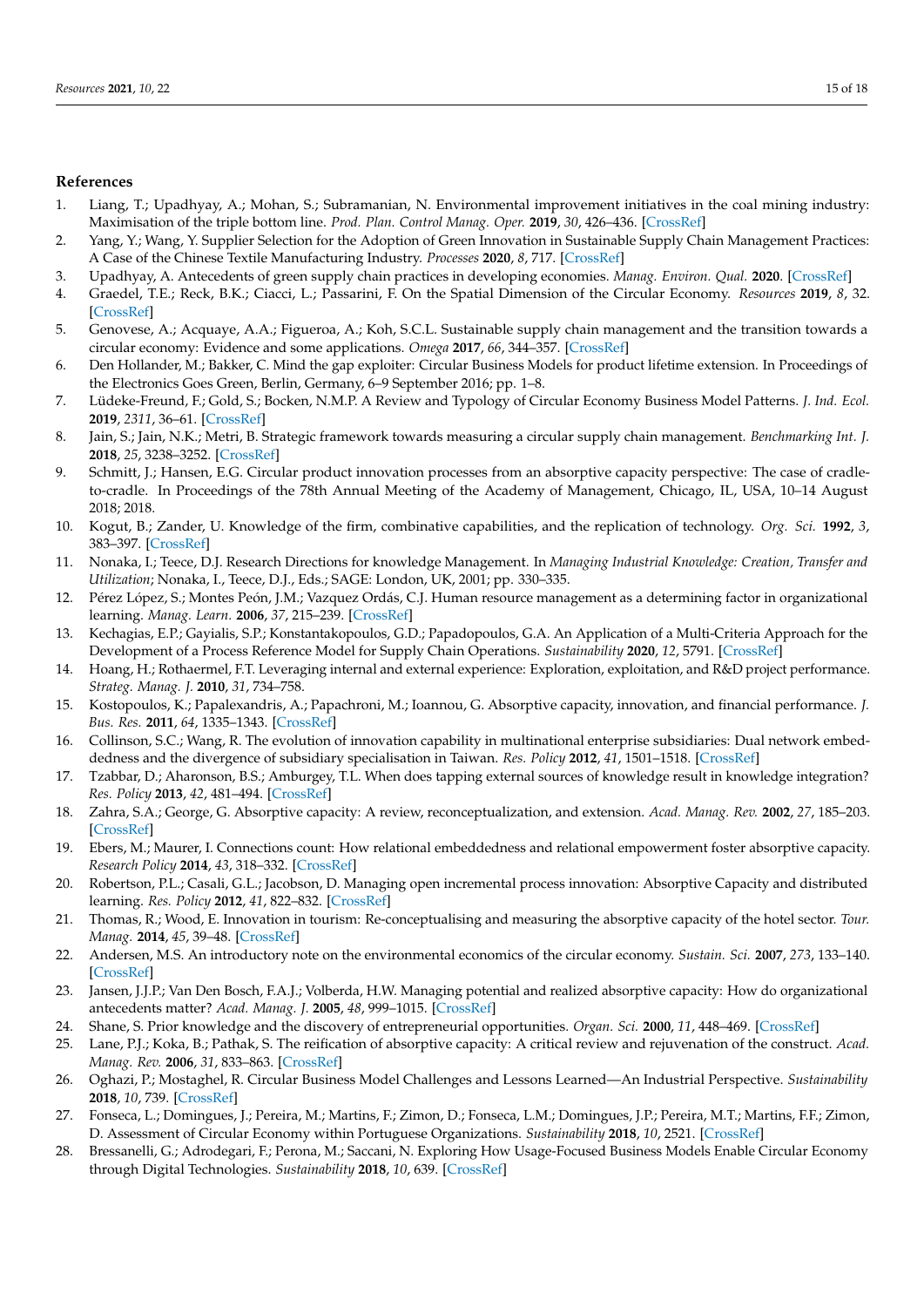- <span id="page-15-0"></span>29. Kiselev, A.; Magaril, E.; Magaril, R.; Panepinto, D.; Ravina, M.; Zanetti, M.C. Towards Circular Economy: Evaluation of Sewage 330 Sludge Biogas Solutions. *Resources* **2019**, *8*, 91. [\[CrossRef\]](http://doi.org/10.3390/resources8020091)
- <span id="page-15-1"></span>30. Bressanelli, G.; Saccani, N.; Perona, M.; Baccanelli, I. Towards Circular Economy in the Household Appliance Industry: An 283 Overview of Cases. *Resources* **2020**, *9*, 128. [\[CrossRef\]](http://doi.org/10.3390/resources9110128)
- <span id="page-15-2"></span>31. Farooque, M.; Zhang, A.; Thürer, M.S.; Qu, T.; Huisingh, D. Circular supply chain management: A definition and structured literature review. *J. Clean. Prod.* **2019**, *228*, 882–900. [\[CrossRef\]](http://doi.org/10.1016/j.jclepro.2019.04.303)
- <span id="page-15-3"></span>32. Laurenti, R.; Martin, M.; Stenmarck, Å. Developing Adequate Communication of Waste Footprints of Products for a Circular Economy—A Stakeholder Consultation. *Resources* **2018**, *7*, 78. [\[CrossRef\]](http://doi.org/10.3390/resources7040078)
- <span id="page-15-4"></span>33. Gluch, P.; Gustafsson, M.; Thuvander, L. An absorptive capacity model for green innovation and performance in the construction industry. *Constr. Manag. Econ.* **2009**, *27*, 451–464. [\[CrossRef\]](http://doi.org/10.1080/01446190902896645)
- <span id="page-15-5"></span>34. Goyal, S.; Esposito, M.; Kapoor, A. Circular economy business models in developing economies: Lessons from India on 321 reduce, recycle, and reuse paradigms. *Thunderbird Int. Bus. Rev.* **2018**, *60*, 729–740. [\[CrossRef\]](http://doi.org/10.1002/tie.21883)
- <span id="page-15-6"></span>35. Lahane, S.; Kant, R.; Shankar, R. Circular supply chain management: A state-of-art review and future opportunities. *J. Clean. Prod.* **2020**, *258*, 120859. [\[CrossRef\]](http://doi.org/10.1016/j.jclepro.2020.120859)
- <span id="page-15-7"></span>36. Azevedo, S.G.; Godina, R.; Matias, J.C.d.O. Proposal of a Sustainable Circular Index for Manufacturing Companies. *Resources* **2017**, *6*, 63. [\[CrossRef\]](http://doi.org/10.3390/resources6040063)
- <span id="page-15-8"></span>37. Geissdoerfer, M.; Savaget, P.; Bocken, N.M.; Hultink, E.J. The circular economy–a new sustainability paradigm? *J. Clean. Prod.* **2017**, *143*, 757–768. [\[CrossRef\]](http://doi.org/10.1016/j.jclepro.2016.12.048)
- <span id="page-15-9"></span>38. Ellen MacArthur Foundation. Towards the Circular Economy 2012, Vol. 1: Economic and Business Rationale for an Accelerated Transition. Available online: [https://www.ellenmacarthurfoundation.org/assets/downloads/publications/Ellen-MacArthur-](https://www.ellenmacarthurfoundation.org/assets/downloads/publications/Ellen-MacArthur-Foundation-Towards-the-Circular-Economy-vol.1.pdf)[Foundation-Towards-the-Circular-Economy-vol.1.pdf](https://www.ellenmacarthurfoundation.org/assets/downloads/publications/Ellen-MacArthur-Foundation-Towards-the-Circular-Economy-vol.1.pdf) (accessed on 20 December 2020).
- 39. Stahel, W.R. Reuse Is the Key to the Circular Economy. 2014. Available online: [http://ec.europa.eu/environment/ecoap/about](http://ec.europa.eu/environment/ecoap/about-eco-innovation/experts-interviews/reuse-is-the-key-to-the-circular-economy_en.htm)[eco-innovation/experts-interviews/reuse-is-the-key-to-the-circular-economy\\_en.htm](http://ec.europa.eu/environment/ecoap/about-eco-innovation/experts-interviews/reuse-is-the-key-to-the-circular-economy_en.htm) (accessed on 20 December 2020).
- <span id="page-15-12"></span>40. Ghisellini, P.; Cialani, C.; Ulgiati, S. A review on circular economy: The expected transition to a balanced interplay of environmental and economic systems. *J. Clean. Prod.* **2016**, *114*, 11–32. [\[CrossRef\]](http://doi.org/10.1016/j.jclepro.2015.09.007)
- <span id="page-15-10"></span>41. Kirchherr, J.; Reike, D.; Hekkert, M. Conceptualizing the circular economy: An analysis of 114 definitions. *Resour. Conserv. Recycl.* **2017**, *127*, 221–232. [\[CrossRef\]](http://doi.org/10.1016/j.resconrec.2017.09.005)
- <span id="page-15-11"></span>42. Murray, A.; Skene, K.; Haynes, K. The circular economy: An interdisciplinary exploration of the concept and application in a global context. *J. Bus. Ethics* **2017**, *140*, 369–380. [\[CrossRef\]](http://doi.org/10.1007/s10551-015-2693-2)
- <span id="page-15-13"></span>43. Kazancoglu, I.; Sagnak, M.; Kumar Mangla, S.; Kazancoglu, Y. Circular economy and the policy: A framework for improving the corporate environmental management in supply chains. *Bus. Strategy Environ.* **2021**, *30*, 590–608. [\[CrossRef\]](http://doi.org/10.1002/bse.2641)
- <span id="page-15-14"></span>44. Giurco, D.; Littleboy, A.; Boyle, T.; Fyfe, J.; White, S. Circular Economy: Questions for Responsible Minerals, Additive Manufacturing and Recycling of Metals. *Resources* **2014**, *3*, 432–453. [\[CrossRef\]](http://doi.org/10.3390/resources3020432)
- <span id="page-15-15"></span>45. De Angelis, R.; Howard, M.; Miemczyk, J. Supply Chain Management and the Circular Economy: Towards the Circular Supply Chain. *Prod. Plan Control.* **2017**, *29*, 425–437. [\[CrossRef\]](http://doi.org/10.1080/09537287.2018.1449244)
- <span id="page-15-16"></span>46. Roos, G. Business Model Innovation to Create and Capture Resource Value in Future Circular Material Chains. *Resources* **2014**, *3*, 248–274. [\[CrossRef\]](http://doi.org/10.3390/resources3010248)
- <span id="page-15-17"></span>47. Christopher, M. *Logistics and Supply Chain Management: Strategies for Reducing Cost and Improving Service*, 2nd ed.; Prentice Hall: Harlow, UK, 1998.
- <span id="page-15-18"></span>48. Lahti, T.; Wincent, J.; Parida, V. A definition and Theoretical Review of the Circular Economy, Value Creation, and Sustainable Business Models: Where Are We Now and Where Should Research Move in the Future? *Sustainability* **2018**, *10*, 2799. [\[CrossRef\]](http://doi.org/10.3390/su10082799)
- <span id="page-15-19"></span>49. Kumar, N.; Upadhyay, A.; Ximing, P. Integrating sustainable supply chain practices with operational performance: An exploratory study of Chinese SMEs. *Prod. Plan. Control Manag. Oper.* **2019**, *30*, 464–478. [\[CrossRef\]](http://doi.org/10.1080/09537287.2018.1501816)
- <span id="page-15-20"></span>50. López-Torres, G.C.; Garza-Reyes, J.A.; Maldonado-Guzman, G.; Kumar VRocha-Lona, L.; Cherrafi, A. Knowledge management for sustainability in operations. *Prod. Plan. Control* **2017**, *30*, 813–826. [\[CrossRef\]](http://doi.org/10.1080/09537287.2019.1582091)
- <span id="page-15-21"></span>51. Vegter, D.; Van Hillegersberg, J.C.; Olthaar, M. Supply chains in circular business models: Processes and performance objectives. *Resour. Conserv. Recycl.* **2020**, *162*, 105046. [\[CrossRef\]](http://doi.org/10.1016/j.resconrec.2020.105046)
- <span id="page-15-22"></span>52. Anzola-roman, P.; Bayona-saez, C.; García-marco, T. Organizational innovation, internal R&D and externally sourced innovation practices: Effects on technological innovation outcomes. *J. Bus. Res.* **2018**, *91*, 233e247. [\[CrossRef\]](http://doi.org/10.1016/j.jbusres.2018.06.014)
- <span id="page-15-23"></span>53. Yadav, G.; Mangla, S.K.; Bhattacharya, A.; Luthra, S. Exploring indicators of circular economy adoption framework through a hybrid decision support approach. *J. Clean. Prod.* **2020**, *277*, 124186. [\[CrossRef\]](http://doi.org/10.1016/j.jclepro.2020.124186)
- <span id="page-15-24"></span>54. Geng, Y.; Fu, J.; Sarkis, J.; Xue, B. Towards a national circular economy indicator system in China: An evaluation and critical analysis. *J. Clean. Prod.* **2012**, *23*, 216–224. [\[CrossRef\]](http://doi.org/10.1016/j.jclepro.2011.07.005)
- <span id="page-15-25"></span>55. Rejeb, A.; Keogh, J.G.; Treiblmaier, H. Leveraging the Internet of Things and Blockchain Technology in Supply Chain Management. *Future Internet* **2019**, *11*, 161. [\[CrossRef\]](http://doi.org/10.3390/fi11070161)
- <span id="page-15-26"></span>56. Lane, P.J.; Lubatkin, M. Relative absorptive capacity and interorganizational learning. *Strat. Manag. J.* **1998**, *19*, 461–477. [\[CrossRef\]](http://doi.org/10.1002/(SICI)1097-0266(199805)19:5<461::AID-SMJ953>3.0.CO;2-L)
- <span id="page-15-27"></span>57. Brandenburg, M.; Gruchmann, T.; Oelze, N. Sustainable Supply Chain Management—A Conceptual Framework and Future Research Perspectives. *Sustainability* **2019**, *11*, 7239. [\[CrossRef\]](http://doi.org/10.3390/su11247239)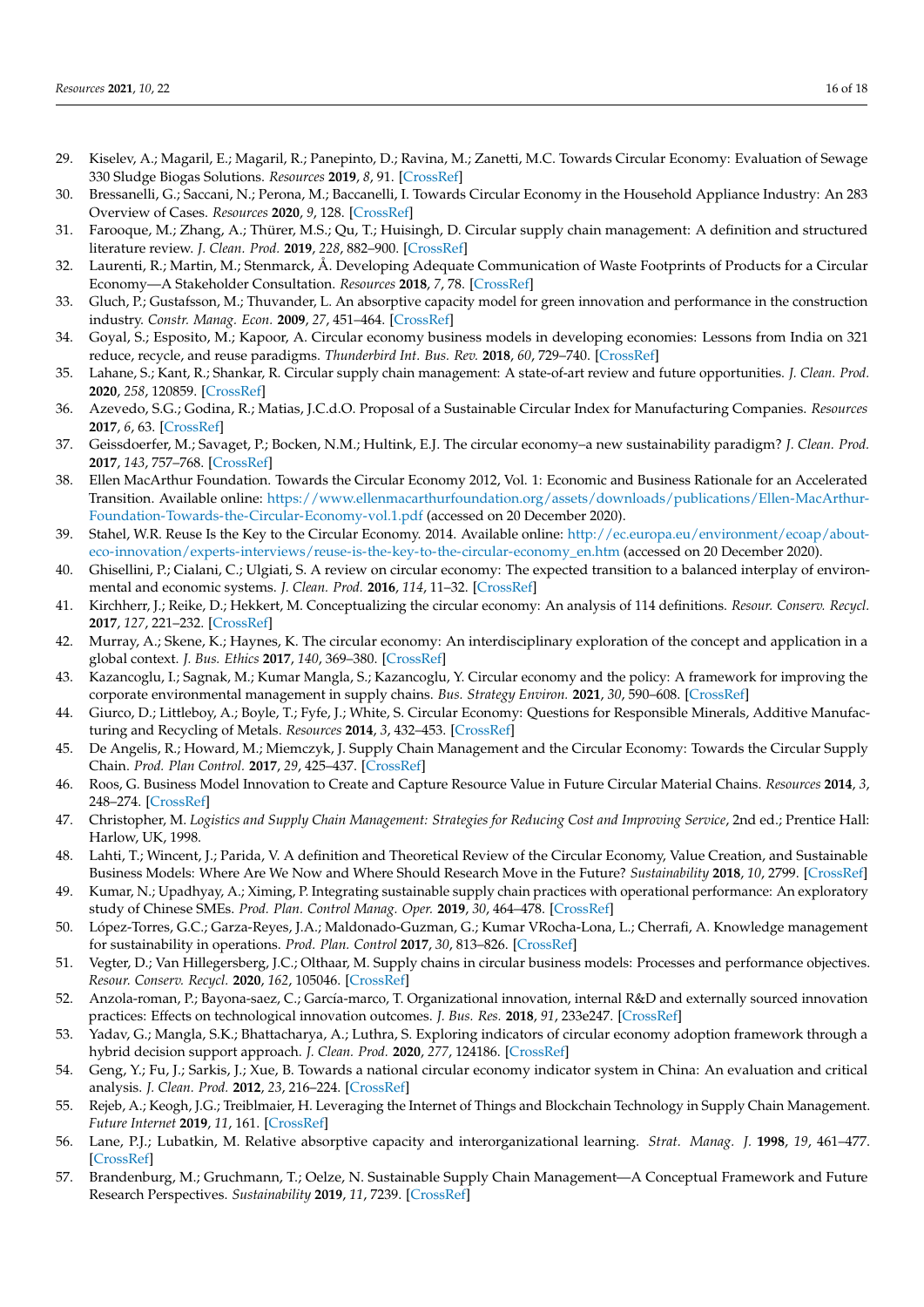- <span id="page-16-0"></span>58. González Sánchez, R.; Settembre-Blundo, D.; Ferrari, A.M.; García-Muiña, F.E. Main Dimensions in the Building of the Circular Supply Chain: A Literature Review. *Sustainability* **2020**, *12*, 2459. [\[CrossRef\]](http://doi.org/10.3390/su12062459)
- <span id="page-16-1"></span>59. Townsend, J.H.; Coroama, V.C. Digital Acceleration of Sustainability Transition: The Paradox of Push Impacts. *Sustainability* **2018**, *10*, 2816. [\[CrossRef\]](http://doi.org/10.3390/su10082816)
- <span id="page-16-2"></span>60. Lu, Y.-T.; Lee, Y.-M.; Hong, C.-Y. Inventory Analysis and Social Life Cycle Assessment of Greenhouse Gas Emissions from Waste-to-Energy Incineration in Taiwan. *Sustainability* **2017**, *9*, 1959. [\[CrossRef\]](http://doi.org/10.3390/su9111959)
- <span id="page-16-3"></span>61. Tu, Q.; Vonderembse, M.A.; Ragu-Nathan, T.S.; Sharkey, T.W. Absorptive capacity: Enhancing the assimilation of time-based manufacturing practices. *J. Oper. Manag.* **2006**, *24*, 692–710. [\[CrossRef\]](http://doi.org/10.1016/j.jom.2005.05.004)
- <span id="page-16-4"></span>62. Patel, P.C.; Terjesen, S.; Li, D. Enhancing effects of manufacturing flexibility through operational absorptive capacity and operational ambidexterity. *J. Oper. Manag.* **2012**, *30*, 201–220. [\[CrossRef\]](http://doi.org/10.1016/j.jom.2011.10.004)
- <span id="page-16-5"></span>63. Murovec, N.; Prodan, I. Absorptive capacity, its determinants, and influence on innovation output: Cross-cultural validation of the structural model". *Technovation* **2009**, *29*, 859–872. [\[CrossRef\]](http://doi.org/10.1016/j.technovation.2009.05.010)
- <span id="page-16-6"></span>64. Chang, W.; Park, J.E.; Chairy, S. How does CRM technology transform into organizational performance? A mediating role of marketing capability. *J. Bus. Res.* **2010**, *63*, 849–855.
- <span id="page-16-7"></span>65. Bullón Pérez, J.J.; Queiruga-Dios, A.; Gayoso Martínez, V.; Martín del Rey, Á. Traceability of Ready-to-Wear Clothing through Blockchain Technology. *Sustainability* **2020**, *12*, 7491. [\[CrossRef\]](http://doi.org/10.3390/su12187491)
- <span id="page-16-8"></span>66. Kuah, A.H.; Wang, P. Circular economy and consumer acceptance: Anexploratory study in East and Southeast Asia. *J. Clean. Prod.* **2019**, *247*, 119097. [\[CrossRef\]](http://doi.org/10.1016/j.jclepro.2019.119097)
- <span id="page-16-9"></span>67. Fogarassy, C.; Finger, D. Theoretical and Practical Approaches of Circular Economy for Business Models and Technological Solutions. *Resources* **2020**, *9*, 76. [\[CrossRef\]](http://doi.org/10.3390/resources9060076)
- <span id="page-16-10"></span>68. Lin, P.C.; Huang, Y.H. The influence factors on choice behavior regarding green products based on the theory of consumption values. *J. Clean. Prod.* **2012**, *22*, 11–18. [\[CrossRef\]](http://doi.org/10.1016/j.jclepro.2011.10.002)
- <span id="page-16-11"></span>69. Schallehn, H.; Seuring, S.; Strähle, J.; Freise, M. Customer experience creation for after-use products: A product-service systemsbased review. *J. Clean. Prod.* **2019**, *210*, 929–944. [\[CrossRef\]](http://doi.org/10.1016/j.jclepro.2018.10.292)
- <span id="page-16-12"></span>70. Taghikhah, F.; Voinov, A.; Shukla, N. Extending the supply chain to address sustainability. *J. Clean. Prod.* **2019**, *229*, 652–666. [\[CrossRef\]](http://doi.org/10.1016/j.jclepro.2019.05.051)
- <span id="page-16-13"></span>71. Buil, P.; Roger-Loppacher, O.; Selvam, R.M.; Prieto-Sandoval, V. The Involvement of Future Generations in the Circular Economy Paradigm: An Empirical Analysis on Aluminium Packaging Recycling in Spain. *Sustainability* **2017**, *9*, 2345. [\[CrossRef\]](http://doi.org/10.3390/su9122345)
- <span id="page-16-14"></span>72. Bodar, C.; Spijker, J.; Lijzen, J.; Waaijers-van der Loop, S.; Luit, R.; Heugens, E.; Janssen, M.; Wassenaar, P.; Traas, T. Risk management of hazardous substances in a circular economy. *J. Environ. Manag.* **2018**, *212*, 108e114. [\[CrossRef\]](http://doi.org/10.1016/j.jenvman.2018.02.014)
- <span id="page-16-15"></span>73. Kirchherr, J.; Piscicelli, L.; Bour, R.; Kostense-Smit, E.; Muller, J.; Huibrechtse-Truijens, A.; Hekkert, M. Barriers to the circular economy: Evidence from the European Union (EU). *Ecol. Econ.* **2018**, *150*, 264–272. [\[CrossRef\]](http://doi.org/10.1016/j.ecolecon.2018.04.028)
- <span id="page-16-16"></span>74. Jackson, M.; Lederwasch, A.; Giurco, D. Transitions in Theory and Practice: Managing Metals in the Circular Economy. *Resources* **2014**, *3*, 516–543. [\[CrossRef\]](http://doi.org/10.3390/resources3030516)
- <span id="page-16-17"></span>75. Muñoz-Torres, M.J.; Fernández-Izquierdo, M.Á.; Rivera-Lirio, J.M.; Ferrero-Ferrero, I.; Escrig-Olmedo, E.; Gisbert-Navarro, J.V.; Marullo, M.C. An Assessment Tool to Integrate Sustainability Principles into the Global Supply Chain. *Sustainability* **2018**, *10*, 535. [\[CrossRef\]](http://doi.org/10.3390/su10020535)
- <span id="page-16-18"></span>76. Dubey, R.; Gunasekaran, A.; Childe, S.J.; Papadopoulos, T.; Luo, Z.; Wamba, S.F.; Roubaud, D. Can Big Data and Predictive Analytics Improve Social and Environmental Sustainability? *Technol. Forecast. Soc. Chang.* **2017**, *144*, 534–545. [\[CrossRef\]](http://doi.org/10.1016/j.techfore.2017.06.020)
- <span id="page-16-19"></span>77. Cronbach, L.J.; Meehl, P.E. Construct validity in psychological test. *Psychol. Bull.* **1995**, *52*, 218–302.
- <span id="page-16-20"></span>78. Archibugi, D.; Filippetti, A.; Frenz, M. Economic crisis and innovation: Is destruction prevailing over accumulation? *Res. Policy* **2013**, *42*, 303–314. [\[CrossRef\]](http://doi.org/10.1016/j.respol.2012.07.002)
- <span id="page-16-21"></span>79. Fernhaber, S.A.; Patel, P.C. How do young firms manage product portfolio complexity? The role of absorptive capacity and ambidexterity. *Strateg. Manag. J.* **2012**, *33*, 1516–1539. [\[CrossRef\]](http://doi.org/10.1002/smj.1994)
- <span id="page-16-22"></span>80. Hurmelinna-Laukkanen, P. Constituents and outcomes of absorptive capacity–appropriability regime changing the game. *Manag. Decis.* **2012**, *50*, 1178–1199. [\[CrossRef\]](http://doi.org/10.1108/00251741211246950)
- <span id="page-16-23"></span>81. Wu, J.; Guo, B.; Yongjiang, S. Customer knowledge management and IT enabled business model innovation: A conceptual framework and a case study from China. *Eur. Manag. J.* **2013**, *31*, 359–372. [\[CrossRef\]](http://doi.org/10.1016/j.emj.2013.02.001)
- <span id="page-16-24"></span>82. Brockman, B.K.; Morgan, R.M. The moderating effect of organizational cohesiveness in knowledge use and new product development. *J. Acad. Mark. Sci.* **2006**, *34*, 295–307. [\[CrossRef\]](http://doi.org/10.1177/0092070306286707)
- <span id="page-16-25"></span>83. Becheikh, N.; Landry, R.; Amara, N. Lessons from innovation empirical studies in the manufacturing sector: A systematic review of the literature from 1993–2003. *Technovation* **2006**, *26*, 644–664. [\[CrossRef\]](http://doi.org/10.1016/j.technovation.2005.06.016)
- <span id="page-16-26"></span>84. Strauch, S.M.; Wenzel, L.C.; Bischoff, A.; Dellwig, O.; Klein, J.; Schüch, A.; Wasenitz, B.; Palm, H.W. Commercial African Catfish (Clarias gariepinus) Recirculating Aquaculture Systems: Assessment of Element and Energy Pathways with Special Focus on the Phosphorus Cycle. *Sustainability* **2018**, *10*, 1805. [\[CrossRef\]](http://doi.org/10.3390/su10061805)
- <span id="page-16-27"></span>85. Johannsdottir, L. Transforming the linear insurance business model to a closed-loop insurance model: A case study of Nordic non-life insurers. *J. Clean. Prod.* **2014**, *83*, 341–355. [\[CrossRef\]](http://doi.org/10.1016/j.jclepro.2014.07.010)
- <span id="page-16-28"></span>86. Withers, P.J.A.; Doody, D.G.; Sylvester-Bradley, R. Achieving Sustainable Phosphorus Use in Food Systems through Circularisation. *Sustainability* **2018**, *10*, 1804. [\[CrossRef\]](http://doi.org/10.3390/su10061804)